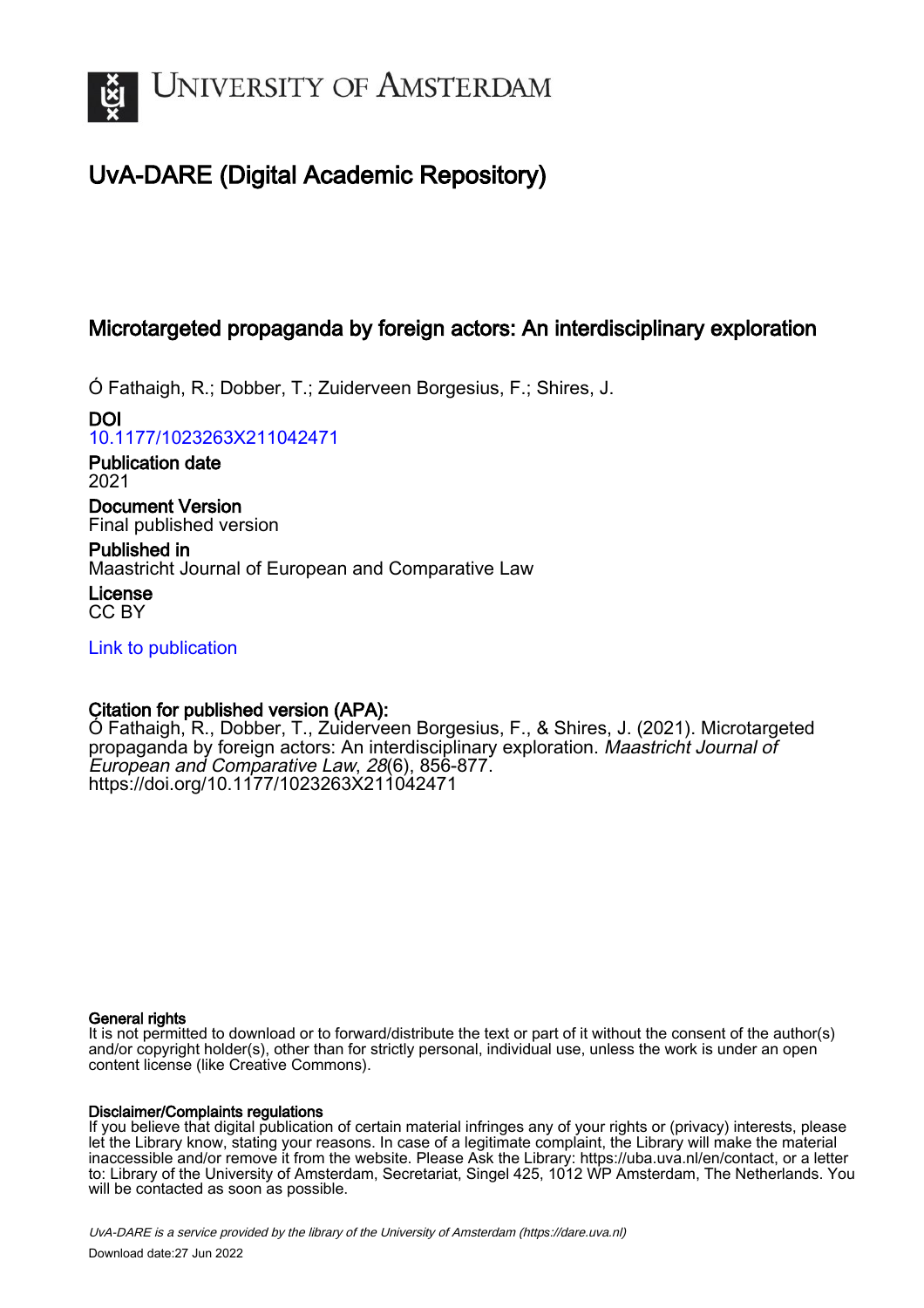

Maastricht Journal of European and Comparative Law 2021, Vol. 28(6) 856–877 © The Author(s) 2021  $\circledcirc$   $\circledcirc$ 

Article reuse guidelines: [sagepub.com/journals-permissions](https://us.sagepub.com/en-us/journals-permissions) [DOI: 10.1177/1023263X211042471](https://doi.org/10.1177/1023263X211042471) [maastrichtjournal.sagepub.com](https://maastrichtjournal.sagepub.com)**SSAGE** 



Microtargeted propaganda

interdisciplinary exploration

by foreign actors: An

#### Abstract

This article discusses a problem that has received scant attention in literature: microtargeted propaganda by foreign actors. Microtargeting involves collecting information about people, and using that information to show them targeted political advertisements. Such microtargeting enables advertisers to target ads to specific groups of people, for instance people who visit certain websites, forums, or Facebook groups. This article focuses on one type of microtargeting: microtargeting by foreign actors. For example, Russia has targeted certain groups in the US with ads, aiming to sow discord. Foreign actors could also try to influence European elections, for instance by advertising in favour of a certain political party. Foreign propaganda possibilities existed before microtargeting. This article explores two questions. In what ways, if any, is microtargeted propaganda by foreign actors different from other foreign propaganda? What could lawmakers in Europe do to mitigate the risks of microtargeted propaganda?

#### Keywords

Propaganda, microtargeting, freedom of expression, data protection, regulation, EU law

 $^{\ast}$ Interdisciplinary Hub for Security, Privacy, and Data Governance (iHub) and Institute for Computing and Information Sciences (iCIS), Radboud University Nijmegen, Nijmegen, the Netherlands

Institute for Security and Global Affairs, University of Leiden, Leiden, the Netherlands

Corresponding author:

Ronan Ó Fathaigh, Institute for Information Law, Faculty of Law, University of Amsterdam, Nieuwe Achtergracht 166, 1018 WV Amsterdam, the Netherlands.

Email: [r.f.fahy@uva.nl](mailto:r.f.fahy@uva.nl)

<sup>\*</sup> Institute for Information Law, University of Amsterdam, Amsterdam, the Netherlands

 $^*$ Amsterdam School of Communication Research, University of Amsterdam, Amsterdam, the Netherlands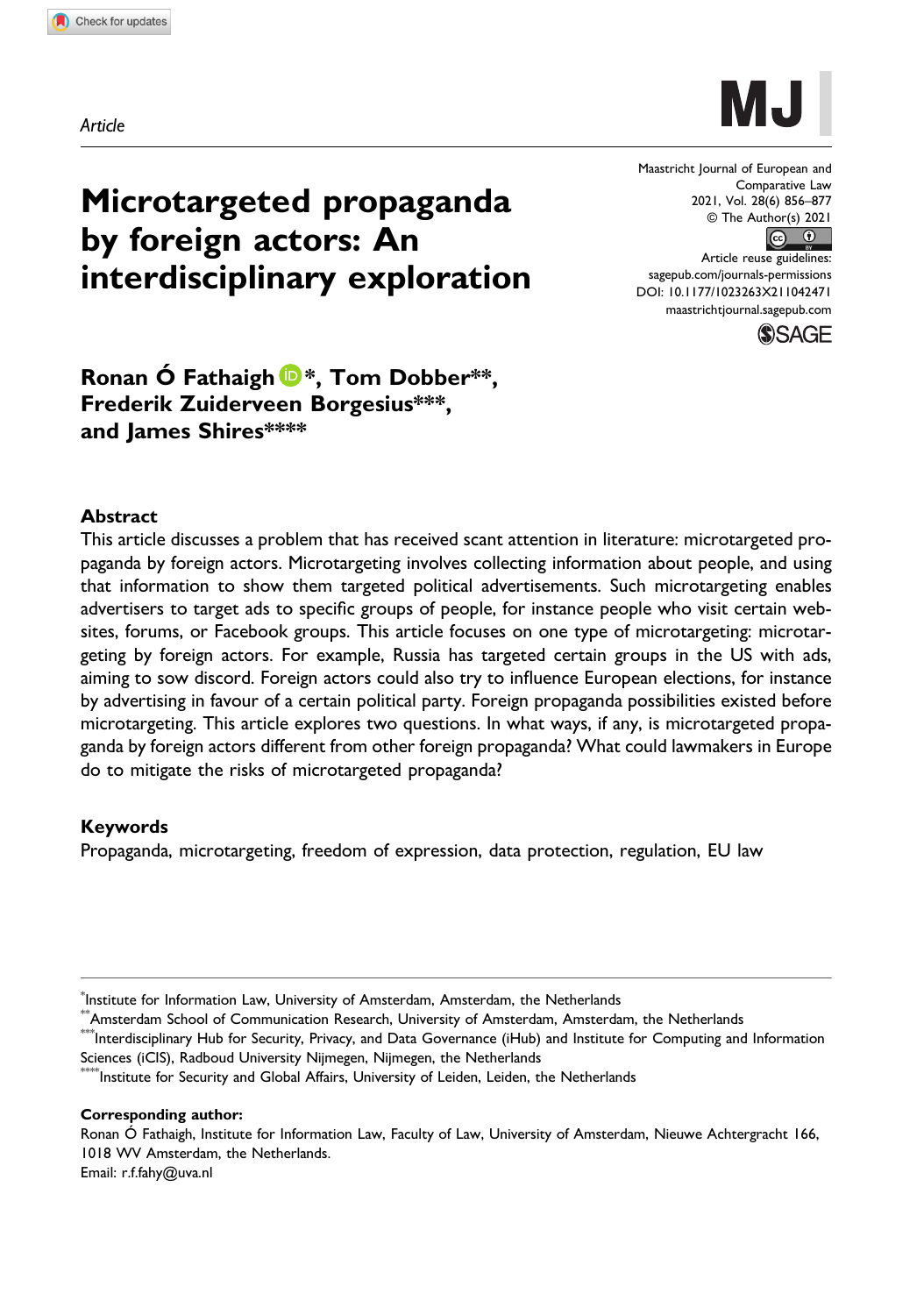## 1. Introduction

As technology evolves, foreign adversaries' means to intervene in democratic processes evolve as well.<sup>1</sup> For instance, foreign actors interfered in the presidential election in the US in 2016, including by buying political ads on social media in the names of US persons and entities.<sup>2</sup> Indeed, according to the European Commission, there were attempts at foreign interference in the 2019 European Parliament elections.<sup>3</sup> Techniques like political microtargeting, which involves collecting information about people, and using that information to show them tailored political advertisements, can be used to spread propaganda. Microtargeting enables advertisers to target ads to specific groups of people. Advances in artificial intelligence enable foreign actors to create potent propaganda, such as AI-generated fake videos: deepfakes. By combining microtargeting techniques with such new forms of propaganda, foreign actors could send the 'right' propaganda message to the 'right' person and influence the integrity of fundamental democratic processes, including European elections.<sup>4</sup>

Extant research has focused mainly on the role of microtargeting within democratic states, focusing on scenarios in which microtargeting will be used by legitimate domestic political actors, such as domestic political parties and candidates.<sup>5</sup> But while these domestic political actors mostly play by the rules, foreign actors have less reason to conform to domestic norms and regulation. Of course, foreign propaganda aimed at influencing democratic processes existed before microtargeting. However, microtargeting brings new dimensions to the problem. This article thus focuses on the following questions. In what ways, if any, is microtargeted propaganda by foreign actors different from other forms of propaganda? What could lawmakers in Europe do to mitigate the risks of microtargeted propaganda by foreign actors?

For brevity, we also speak of 'foreign microtargeting' when referring to 'microtargeted propaganda by foreign actors'. We combine insights from different disciplines: law, political science, international relations and communication science. The article does not discuss all aspects of microtargeting. Outside the scope are, for instance, general questions relating to the promises and threats of microtargeting for democracy.<sup>6</sup>

The article is structured as follows. Section 2 discuss the notion of propaganda, and how international law defines propaganda. Section 3 discusses to what extent foreign microtargeting differs from other forms of propaganda, and gives examples of how foreign actors have used, and could use, microtargeting. Section 4 explores what lawmakers in the EU could do to mitigate risks of

<sup>1.</sup> By 'foreign' we mean outside the political community (usually a state) where democratic processes take place – see discussion at the end of section 2 for more details. To limit the scope of the analysis, we focus only on democratic processes, not other political systems. Foreign intervention in non- or semi-democratic political processes using the means discussed here is highly plausible but raises very different questions of fundamental rights and international law.

<sup>2.</sup> US Department of Justice, Report on the Investigation into Russian Interference in the 2016 Presidential Election, Special Counsel Robert S. Mueller, III (US Department of Justice, 2019), https://www.justice.gov/storage/report.pdf.

<sup>3.</sup> European Commission, Communication on the European Democracy Action Plan, COM/2020/790 final, p. 3. See also European Commission and the High Representative, Joint Communication on the Report on the implementation of the action plan against disinformation, JOIN(2019) 12 final, p. 3.

<sup>4.</sup> J.-B. Jeangène Vilmer et al., *Information Manipulation: A Challenge for Our Democracies* (French Ministry for Europe and Foreign Affairs and the Ministry for the Armed Forces, 2018); and European Commission, Tackling online disinformation: a European Approach, COM(2018) 236 final.

<sup>5.</sup> F.J. Zuiderveen Borgesius et al., 'Online Political Microtargeting: Promises and Threats for Democracy', 14 Utrecht Law Review (2018), p. 82–96.

<sup>6.</sup> See on such topics: ibid., p. 82.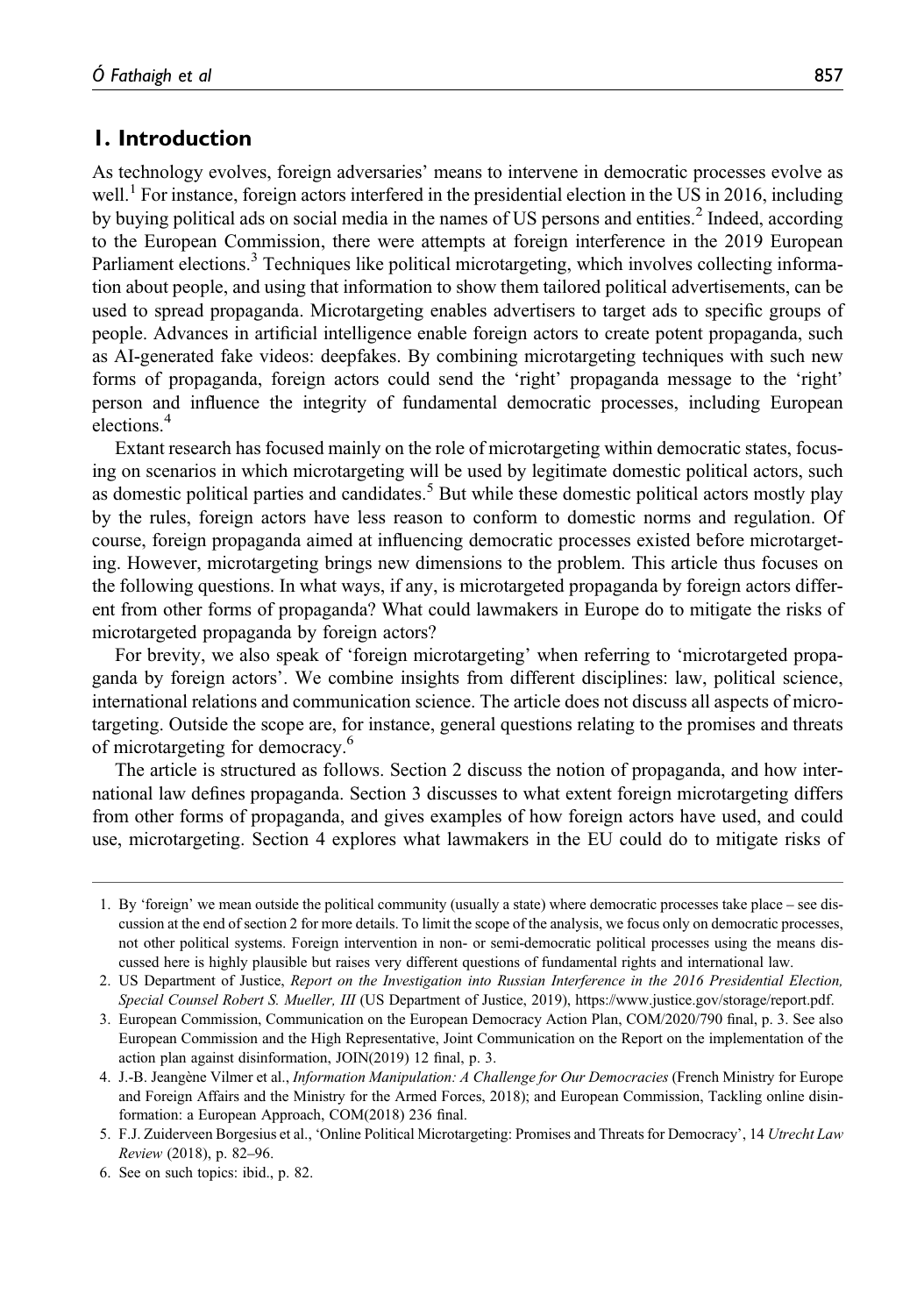foreign microtargeted propaganda. Section 5 highlights complications when regulating such practices. Section 6 concludes.

## 2. Defining propaganda

Propaganda is a slippery term with a long history, often used in common language simply to denote bias. It is now morally charged, with clear pejorative connotations, although this was not always the case – in World War II, propaganda was an accepted part of the war effort in the US and UK.<sup>7</sup> Despite growing negative Cold War associations, theorists writing in the second half of the twentieth century still defined propaganda, without value judgement, as communication 'that invites us to respond emotionally, emphatically, more or less immediately, and in an either-or manner'. <sup>8</sup> More widely, religious and other ideological movements have long used the term neutrally or even positively: as Jowett and O'Donnell indicate in their historical review of the concept, pointing to Christian thought from the Crusades to the Reformation, 'religious ideology can also propagandize for the good of society'.<sup>9</sup> Indeed, the social and political, rather than biological ('to propagate') use of the Latin term comes from a commission established by Pope Gregory XIII in the late 16th century.<sup>10</sup> Many scholars seek to accommodate these normative and conceptual diversions by distinguishing between types or 'shades' of propaganda.<sup>11</sup> We use the term because it captures the essence of the problem of illegitimate public information manipulation, $12$  and usefully connects modern digital issues to their longer context.<sup>13</sup> To provide some clarity among the broad variety of connotations attached to the term over centuries of use, and to make our discussion most relevant for readers of this journal, we focus on narrower definitions of propaganda in international law and human rights.

To understand the notion of propaganda under the international human rights system, we can turn to the UN Special Rapporteur on freedom of expression, who has warned that disinformation and propaganda are 'global problems', which are now 'exacerbated in the digital age'. <sup>14</sup> The Special Rapporteur considers that current forms of propaganda and disinformation aim to undermine the public's trust in information, the media, and public institutions. While some disinformation may have non-governmental origins, much of the current disinformation and propaganda has

9. Garth S. Jowett and Victoria O'Donnell, Propaganda & Persuasion (7th edition, SAGE Publications Ltd, 2018), p. 59.

10. Erwin W. Fellows, '"Propaganda:" History of a Word', 34(3) American Speech (1959), p. 182.

- 11. D. Omand, 'The Threats from Modern Digital Subversion and Sedition', 3(1) Journal of Cyber Policy (2018), p. 5; C. Walton, 'Spies, Election Meddling, and Disinformation: Past and Present', 26 Brown Journal of World Affairs (2019), p. 107.
- 12. D. Susser et al., 'Online Manipulation: Hidden Influences in a Digital World', 4 Georgetown Technology Law Review (2019), p. 1.
- 13. P. Pomerantsev, This Is Not Propaganda: Adventures in the War Against Reality (Faber & Faber, 2019).
- 14. Special Rapporteur on the Promotion and Protection of the Right to Freedom of Opinion and Expression, Statement to the General Assembly – Third Committee, 24 October 2017, [https://www.ohchr.org/en/NewsEvents/Pages/](https://www.ohchr.org/en/NewsEvents/Pages/DisplayNews.aspx?NewsID=22300%26LangID=E) [DisplayNews.aspx?NewsID](https://www.ohchr.org/en/NewsEvents/Pages/DisplayNews.aspx?NewsID=22300%26LangID=E)=22300&LangID=E.

<sup>7.</sup> For historical treatments and overviews of the development of propaganda, see e.g. E. Bernays, Propaganda (Ig. Publishing, 2005) (originally published 1928); and P. Baines et al., (eds.), The SAGE Handbook of Propaganda (SAGE Publications Ltd, 2019). In the 1940s, Bernays himself was hired by the United Fruit Company to mount a propaganda campaign as part of a coup in Guatemala, with his views of effectiveness of certain forms of propaganda influencing later CIA thinking on this subject. Ronald J. Deibert, Reset: Reclaiming the Internet for Civil Society (House of Anansi Press Ltd, 2020), p. 116.

<sup>8.</sup> Renee Hobbs, '"A Most Mischievous Word": Neil Postman's Approach to Propaganda Education", 2 Harvard Kennedy School Misinformation Review (2021).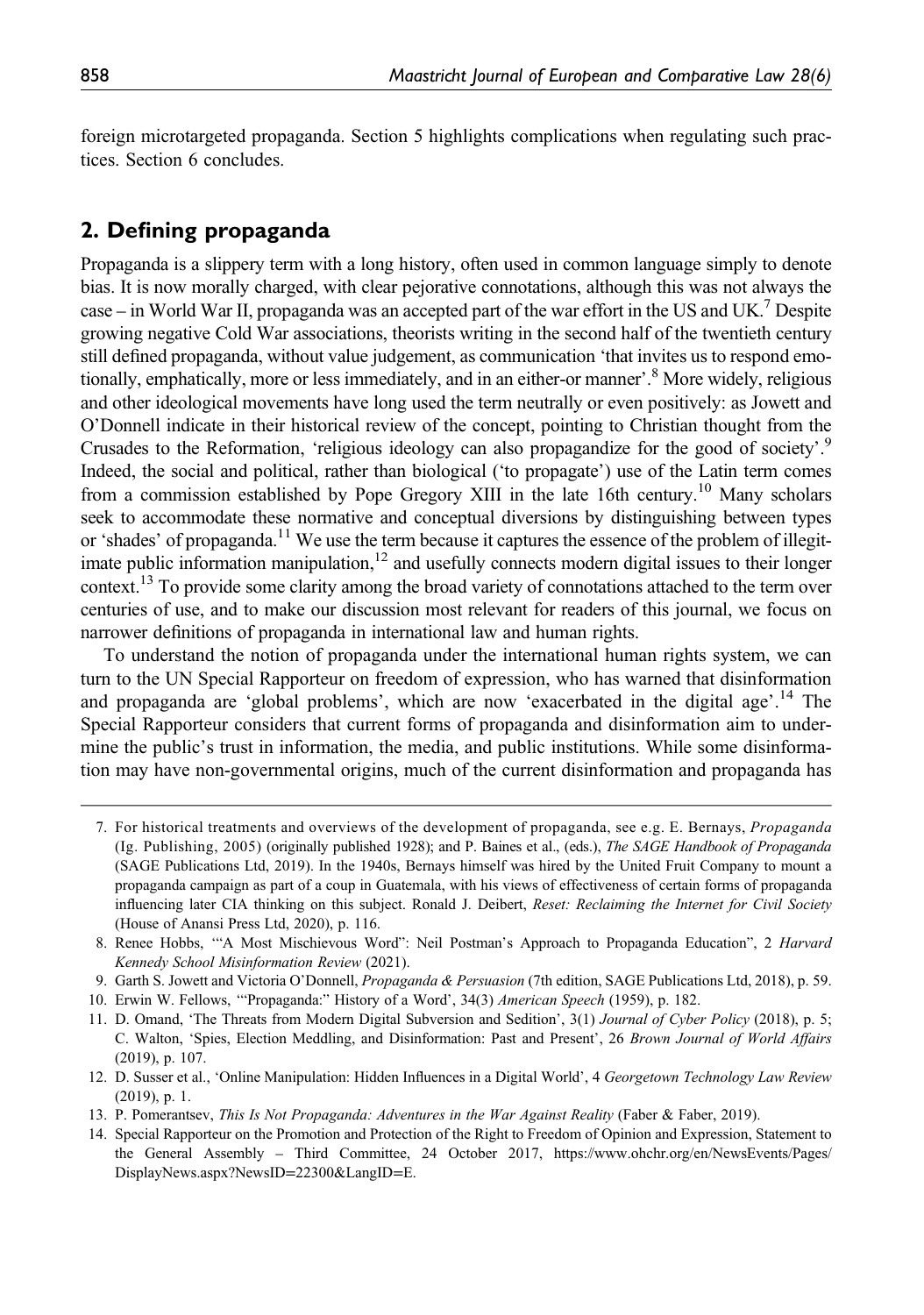governmental (or quasi-governmental) origins, with current digital tools enabling disinformation and propaganda to 'spread quickly, easily'.<sup>15</sup>

Indeed, current concerns over propaganda led the four international special mandates on freedom of expression from the UN, the Organization for Security and Co-operation in Europe (OSCE), the Organization of American States (OAS), and the African Commission on Human and Peoples' Rights, to issue a Joint Declaration on 'fake news', disinformation and propaganda.<sup>16</sup> The Joint Declaration contained an authoritative description of disinformation and propaganda, saying that state actors should not make, sponsor, encourage or further disseminate statements 'which they know or reasonably should know to be false (disinformation)' or 'which demonstrate a reckless disregard for verifiable information (propaganda)'.<sup>17</sup> The Joint Declaration explains:

[D]isinformation and propaganda are often designed and implemented so as to mislead a population, as well as to interfere with the public's right to know and the right of individuals to seek and receive, as well as to impart, information and ideas of all kinds, regardless of frontiers, protected under international legal guarantees of the rights to freedom of expression and to hold opinions. (…)

[S]ome forms of disinformation and propaganda may harm individual reputations and privacy, or incite to violence, discrimination or hostility against identifiable groups in society.<sup>18</sup>

Scholars who have examined various definitions of propaganda, such as Bayer et al., consider this a clearer treatment than many scholarly definitions, $19$  with its focus on the 'intent' of the propaganda, rather than its content, and thus excluding from its scope many 'legitimate forms of persuasion'.<sup>20</sup> Propaganda is illegitimate, in this definition, because it misleads, thereby fitting within Susser, Roessler and Nissenbaum's broader category of 'online manipulation' as 'hidden influence – the covert subversion of another person's decision-making power<sup>'. 21</sup> To anticipate the argument below, microtargeted propaganda is concerning precisely because it deploys techniques that make what Susser et al. call 'covert subversion' more effective and efficient.<sup>22</sup>

18. Ibid., section 2(c).

<sup>15.</sup> Ibid.

<sup>16.</sup> UN Special Rapporteur on Freedom of Opinion and Expression, the Organization for Security and Co-operation in Europe (OSCE) Representative on Freedom of the Media, the Organization of American States (OAS) Special Rapporteur on Freedom of Expression and the African Commission on Human and Peoples' Rights (ACHPR) Special Rapporteur on Freedom of Expression and Access to Information, Joint Declaration on freedom of expression and 'fake news', disinformation and propaganda, FOM.GAL/3/17, 3 March 2017, preamble, [https://www.osce.org/fom/](https://www.osce.org/fom/302796?download=true) [302796?download](https://www.osce.org/fom/302796?download=true)=true ('Joint Declaration').

<sup>17.</sup> Ibid.

<sup>19.</sup> For an overview, see J.M. Grygiel, 'Algorithmic Propaganda: How Facebook Meddles with Democracy', 25 Communications Law (2020), p. 23.

<sup>20.</sup> J. Bayer et al., Disinformation and Propaganda – Impact on the Functioning of the Rule of Law in the EU and its Member States (European Parliament, 2019), p. 27.

<sup>21.</sup> D. Susser et al., 'Online Manipulation: Hidden Influences in a Digital World', 4 Georgetown Technology Law Review (2019), p. 3. Susser et al., do not use the term 'propaganda' in their article. For a contrary view emphasizing the 'obvious' nature of propaganda, see Tim Wood, 'Propaganda, Obviously: How Propaganda Analysis Fixates on the Hidden and Misses the Conspicuous', 2(2) Harvard Kennedy School Misinformation Review (2021).

<sup>22.</sup> For a useful overview of different mechanisms of coercive/persuasive and conscious/subconscious influence, see B.M.J. Pijpers and P.A.L. Ducheine, 'Influence Operations in Cyberspace – How They Really Work', The Hague: The Hague Program for Cyber Norms (2020).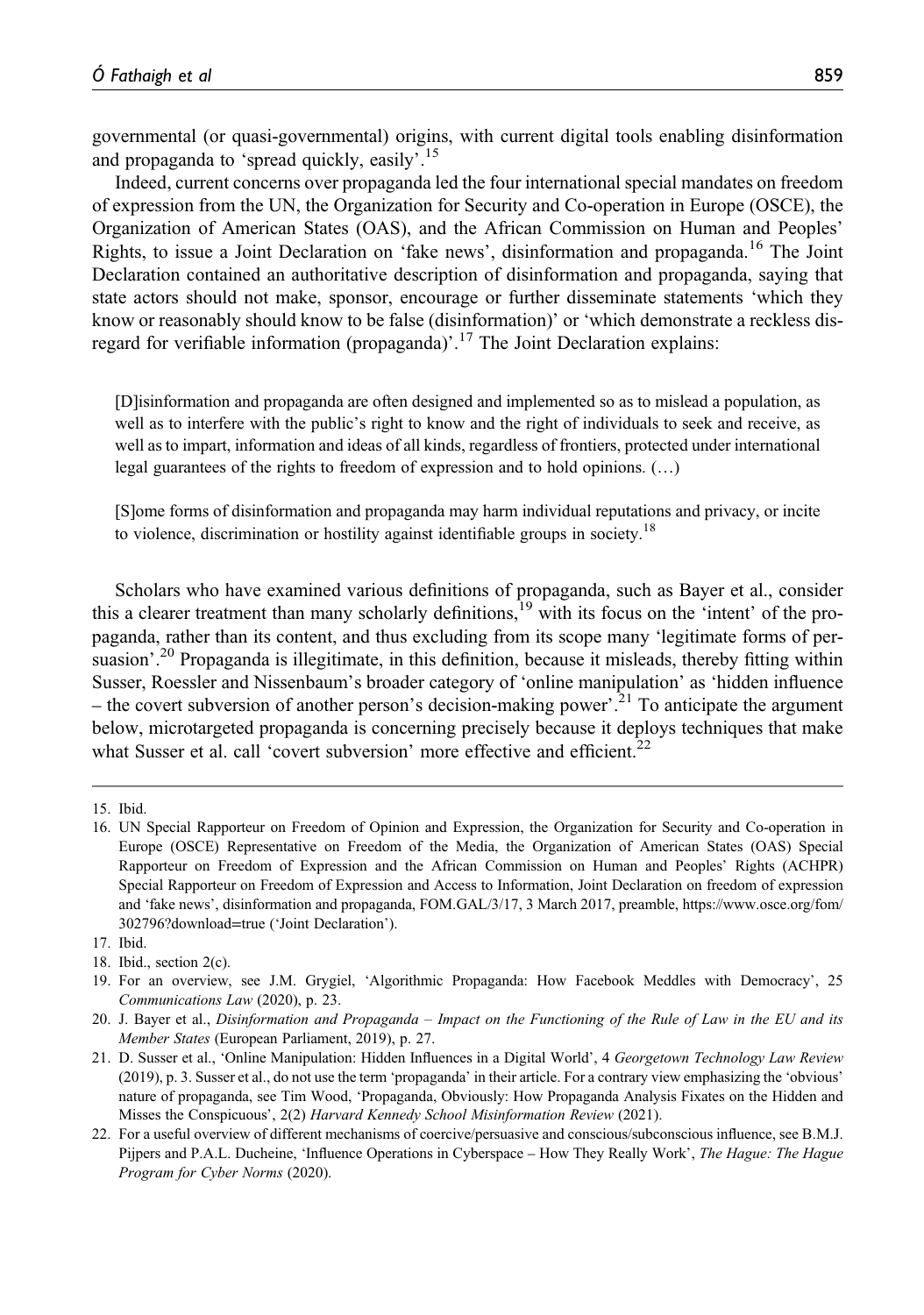The following elements can be deduced from the above description of propaganda: (i) disseminating information (ii) which is designed to (iii) mislead a population, (iv) interfere with the public's right to know and the right of individuals to seek and receive, as well as to impart, information and ideas of all kinds; and (v) undermine the public's trust in information, the media, or public institutions.

However, while disinformation and propaganda are a major concern under the international human rights system, and particularly for the public's right to receive information, international human rights law only prohibits certain forms of propaganda. As the OSCE Representative on Freedom of the Media has stated, given the 'broadness and vagueness' of the term propaganda, and its 'direct link' to political freedom of expression, a blanket prohibition on propaganda would violate international human rights standards on the protection of freedom of expression.<sup>23</sup>

Only two types of propaganda are explicitly prohibited under international human rights law: (a) propaganda for war, and (b) advocacy of national, racial or religious hatred. Indeed, the International Covenant on Civil and Political Rights places an obligation on States to prohibit by law '[a]ny propaganda for war' and '[a]ny advocacy of national, racial or religious hatred that constitutes incitement to discrimination, hostility or violence'.<sup>24</sup> Similarly, under the International Convention on the Elimination of All Forms of Racial Discrimination, States must prohibit all propaganda activities that 'promote and incite racial discrimination'.<sup>25</sup> As such, most countries throughout the world, and all European countries have national legislation prohibiting incitement to discrimination, hatred and violence.<sup>26</sup> Indeed, in the European Union, the 2008 Council Framework Decision on combating certain forms and expressions of racism and xenophobia by means of criminal law requires EU member states to prohibit 'publicly inciting to violence or hatred directed against a group of persons or a member of such a group defined by reference to race, colour, religion, descent or national or ethnic origin'.<sup>27</sup>

The UN Human Rights Committee elaborated upon the definition of prohibited propaganda as: all forms of propaganda 'threatening or resulting in an act of aggression or breach of the peace contrary to the Charter of the United Nations', and 'any advocacy of national, racial or religious hatred that constitutes incitement to discrimination, hostility or violence, whether such propaganda or advocacy has aims which are internal or external to the State concerned'.<sup>28</sup>

Such traditional propaganda was prevalent in the Ukraine crisis in 2014, during which the OSCE Representative on Freedom of the Media issued a Communiqué on propaganda in time of conflict.<sup>29</sup>

<sup>23.</sup> OSCE Representative on Freedom of the Media, Communiqué on propaganda in times of conflict, 15 April 2014, [https://](https://www.osce.org/fom/117701) [www.osce.org/fom/117701.](https://www.osce.org/fom/117701)

<sup>24.</sup> International Covenant on Civil and Political Rights, 19 December 1966, 999 UNTS 171, Article 20(1).

<sup>25.</sup> International Convention on the Elimination of All Forms of Racial Discrimination, 4 January 1965, 660 UNTS 195, Article 4(b).

<sup>26.</sup> For example, Article 261 bis of the Swiss Criminal Code ('Any person who publicly stirs up hatred or discrimination against a person or group of persons on the grounds of their race, ethnic origin or religion … shall be punishable by a custodial sentence of up to three years or a fine'). For a discussion, see ECtHR, Perinçek v. Switzerland, Grand Chamber Judgment of 15 October 2015, Application No. 275510/08.

<sup>27.</sup> Council Framework Decision 2008/913/JHA of 28 November 2008 on combating certain forms and expressions of racism and xenophobia by means of criminal law, Article 1.

<sup>28.</sup> UN Human Rights Committee (HRC), CCPR General Comment No. 11: Article 20 Prohibition of Propaganda for War and Inciting National, Racial or Religious Hatred, 29 July 1983, section 2.

<sup>29.</sup> OSCE Representative on Freedom of the Media, Communiqué on propaganda in times of conflict, 15 April 2014, [https://](https://www.osce.org/fom/117701) [www.osce.org/fom/117701.](https://www.osce.org/fom/117701)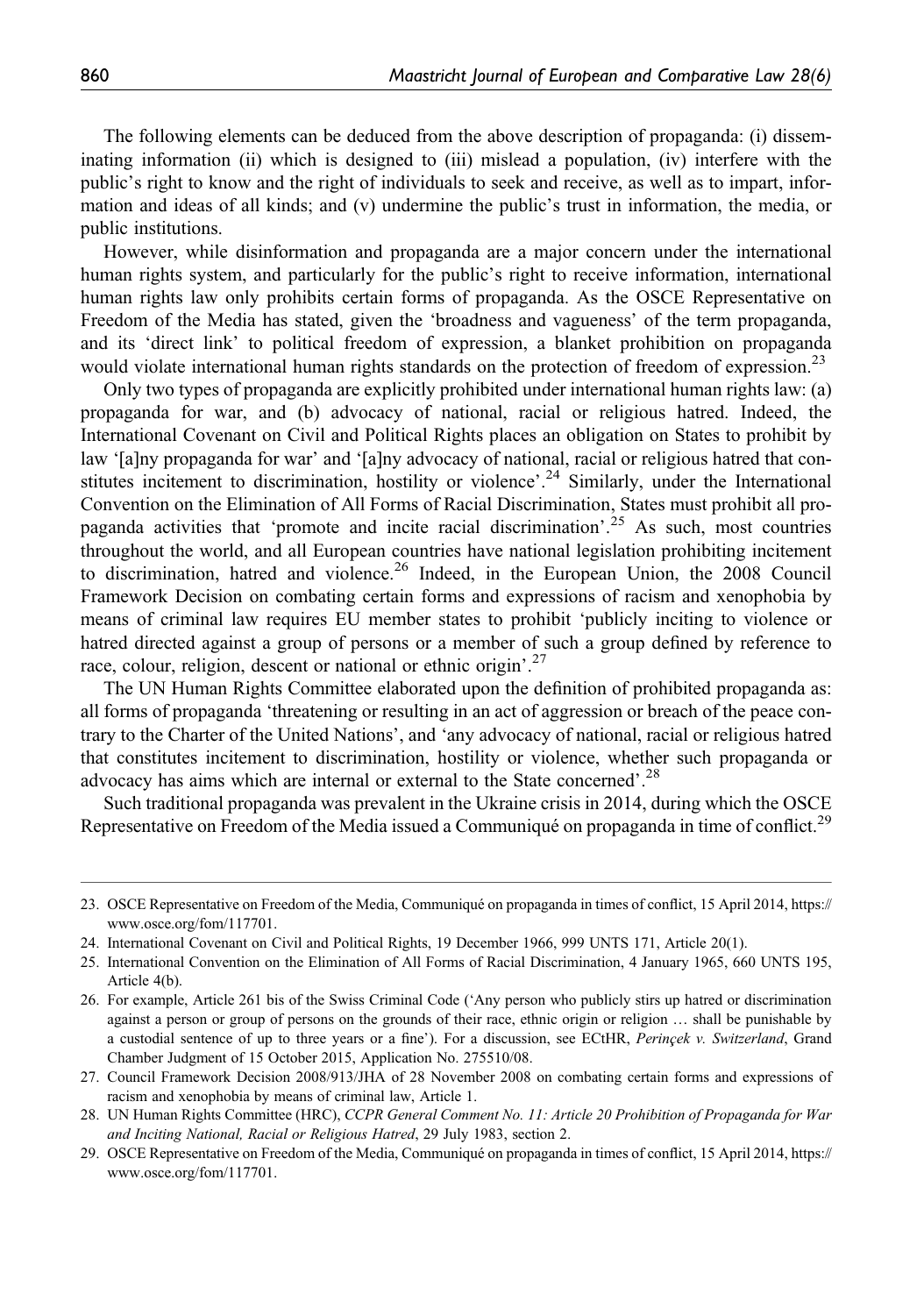The Representative emphasised that propaganda, coupled with a deterioration of media freedom, often go together to 'fuel a conflict', and can 'contribute to its escalation', noting that '[t]oday in the 21st century, as it was in the past, state media is the main vehicle of propaganda'.<sup>30</sup>

So far, this section considered propaganda by both domestic and foreign actors equally, and scholarship on propaganda more broadly (such as the UN Human Rights Committee definition above on 'internal' and 'external' actions). However, in this article we focus only on propaganda by foreign actors. By 'foreign' we mean outside the political community (usually a state) where democratic processes take place. By using this term, we do not mean to imply it is easy to distinguish foreign and domestic influences in democratic processes; such an exercise is difficult in an era of thick transnational connections between state and local governments, corporations, and other non-governmental institutions. The political community, moreover, does not have to be a state – the EU would also meet this definition, and so it is possible to have 'foreign' influence in European elections (we discuss difficult edge cases of such influence in section 4.B below). Our use of 'foreign' requires only that some actors be illegitimate participants in democratic processes due to their exclusion from the relevant political community.

An important grey area in this definition arises at the sub-state, rather than supra-state, level. States themselves are composed of many – often contradictory – political communities, amalgamated through a combination of common interest and the more violent exertion of power, both historical and contemporary. Consequently, the legitimacy of political communication by a dominant central government in elections at local or other sub-state levels is frequently contested. Such contests appear most starkly in elections or referenda on devolution and secession, such as in Northern Ireland, Scotland or Catalonia.<sup>31</sup> In such cases, central government campaigns (from London or Madrid) may well be seen as virtually 'foreign' propaganda. However, this is not the norm, and most local government elections in democracies are connected explicitly to national party politics, signalling membership of the same political community at a state  $level<sup>32</sup>$ 

A different aspect of this problem emerges in relation to global movements like communism, or less coordinated affinities such as those between 'green' parties focusing on climate and environmental issues worldwide. On one hand, the Communist International was widely – and as Rid demonstrates, sometimes wrongly – perceived as no more than a front for Russian propaganda.<sup>33</sup> In contrast, green parties have rarely attracted such criticism, and so coordinated campaigns between green parties in different states may not be seen as foreign propaganda to the same extent. The legitimacy of this complex relationship between global movements and local organizations can only be decided in specific contexts, based on the location, direction and motivation of both movement leaders and domestic partners.<sup>34</sup>

In this way, the distinction between foreign and domestic propaganda motivating this article foregrounds difficult questions of political community and legitimacy that are often simplified in

<sup>30.</sup> Ibid.

<sup>31.</sup> See e.g. D. Turp et al., The Catalan Independence Referendum: An Assessment of the Process of Self-Determination (IRAI, 2017). L. Whitehead, 'The Hard Truths of Brexit', 31(2) Journal of Democracy (2020).

<sup>32.</sup> For an influential dissection of the legitimacy of various 'levels' of government in domestic politics, see P. Hirst, From Statism To Pluralism (Routledge, 1997).

<sup>33.</sup> T. Rid, Active Measures: The Secret History of Disinformation and Political Warfare (Profile Books, 2020).

<sup>34.</sup> For a classic discussion, see Margaret E. Keck and Kathryn Sikkink, Activists Beyond Borders: Advocacy Networks in International Politics (Cornell University Press, 1998).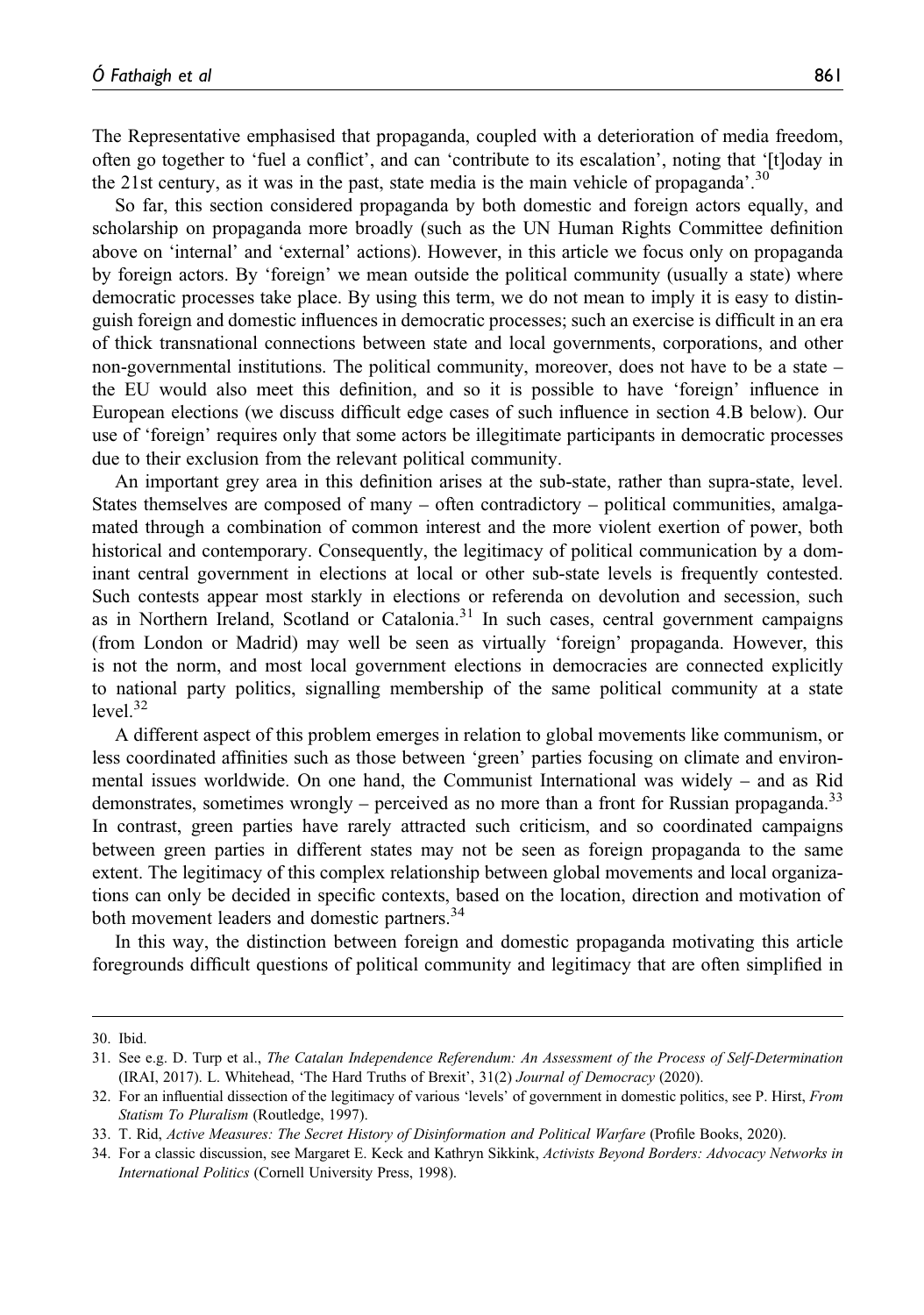media discourses around the dangers of online political influence. To be clear, we limit the scope of this article to electoral contexts, and so do not address the legitimacy of propaganda by foreign actors outside such contexts; for example, the controversial PR campaigns by the Saudi Arabian Crown Prince Muhammad bin Salman surrounding his tours of the US and UK in 2018.35 Whatever the appropriate boundaries of intervention in domestic political discourse in general, it is an accepted diplomatic norm that these boundaries are stricter around elections.<sup>36</sup> Of course, the right to participate in elections is itself a form of political boundary-drawing and so hotly contested, especially with regard to immigration and citizenship.

Given the inevitably partial nature of this brief discussion on foreignness and the nature of political community, we conclude this section by reiterating why foreign actors are the focus of this article. First, as stated in the introduction, foreign actors have less reason to conform to domestic norms and regulation. In fact, insofar as it does not limit the effectiveness of their propaganda, foreign actors have incentives not to conform, to gain comparative advantage against those with greater local knowledge.<sup>37</sup> Second, whether or not foreign propaganda is always more damaging than domestic versions – a question difficult to settle in the abstract – it presents a far more challenging regulatory and legal problem due to difficulties in jurisdiction and enforcement (to which we return below), as well as raising fundamental concerns of sovereignty and self-determination.38 For these reasons, foreign propaganda is high on the agenda of national governments and at a European level, following high-profile instances of election interference in Europe and the US attributed to other states. We specify in the following sections where the discussion applies equally to foreign and domestically produced propaganda, and where the two diverge, especially in terms of potential actions to mitigate the risks.

### 3. Microtargeted propaganda: what is new?

Political microtargeting (microtargeting for short)<sup>39</sup> involves collecting information about people, and using that information to show them targeted political advertisements. Propaganda without microtargeting is relatively static. Multiple citizens are exposed to a deceitful advertisement, a

<sup>35.</sup> See especially the decision by the UK media regulator to ban a concurrent TV commercial due to its classification as 'political advertising'. A similar online PR campaign was not within the scope of this decision. Ofcom, Broadcast and On Demand Bulletin (Ofcom [UK media regulator], 2018), p. 9. More broadly, a key function of diplomatic missions is to represent a foreign state's perspective in domestic discussions, both public and private.

<sup>36.</sup> An indication of the strength of this norm comes indirectly through responses – domestic and international – to its flouting by former US President Donald Trump. See e.g. Jonathan Allen, 'Trump Normalizes Foreign Election Intervention Ahead of 2020', NBC News, 3 June 2019. [www.nbcnews.com/politics/white-house/trump-normalizes-foreign-election](www.nbcnews.com/politics/white-house/trump-normalizes-foreign-election-intervention-ahead-2020-n1013091)[intervention-ahead-2020-n1013091](www.nbcnews.com/politics/white-house/trump-normalizes-foreign-election-intervention-ahead-2020-n1013091).

<sup>37.</sup> For evidence of this approach, see the detailed interviews in Mona Elswah and Philip N Howard, '"Anything That Causes Chaos": The Organizational Behavior of Russia Today (RT)', 70(5) Journal of Communication (2020), p. 623.

<sup>38.</sup> Nicholas Tsagourias, 'Electoral Cyber Interference, Self-Determination and the Principle of Non-Intervention in Cyberspace', in Dennis Broeders and Bibi van den Berg (eds.), Governing Cyberspace: Power, Behavior, and Diplomacy (Rowman & Littlefield Publishers, Inc., 2020), p. 45.

<sup>39.</sup> The distinction between political and non-political advertising is difficult to draw cleanly for platforms such as Facebook, because they define it as referring to a 'political candidate or issue'. Of course, what is a political issue changes depending on context, and the boundaries of politics are themselves a political question. We seek only to ensure this article is not focused on 'purely' commercial advertising, rather than limiting 'political' advertising to elections or similar key events.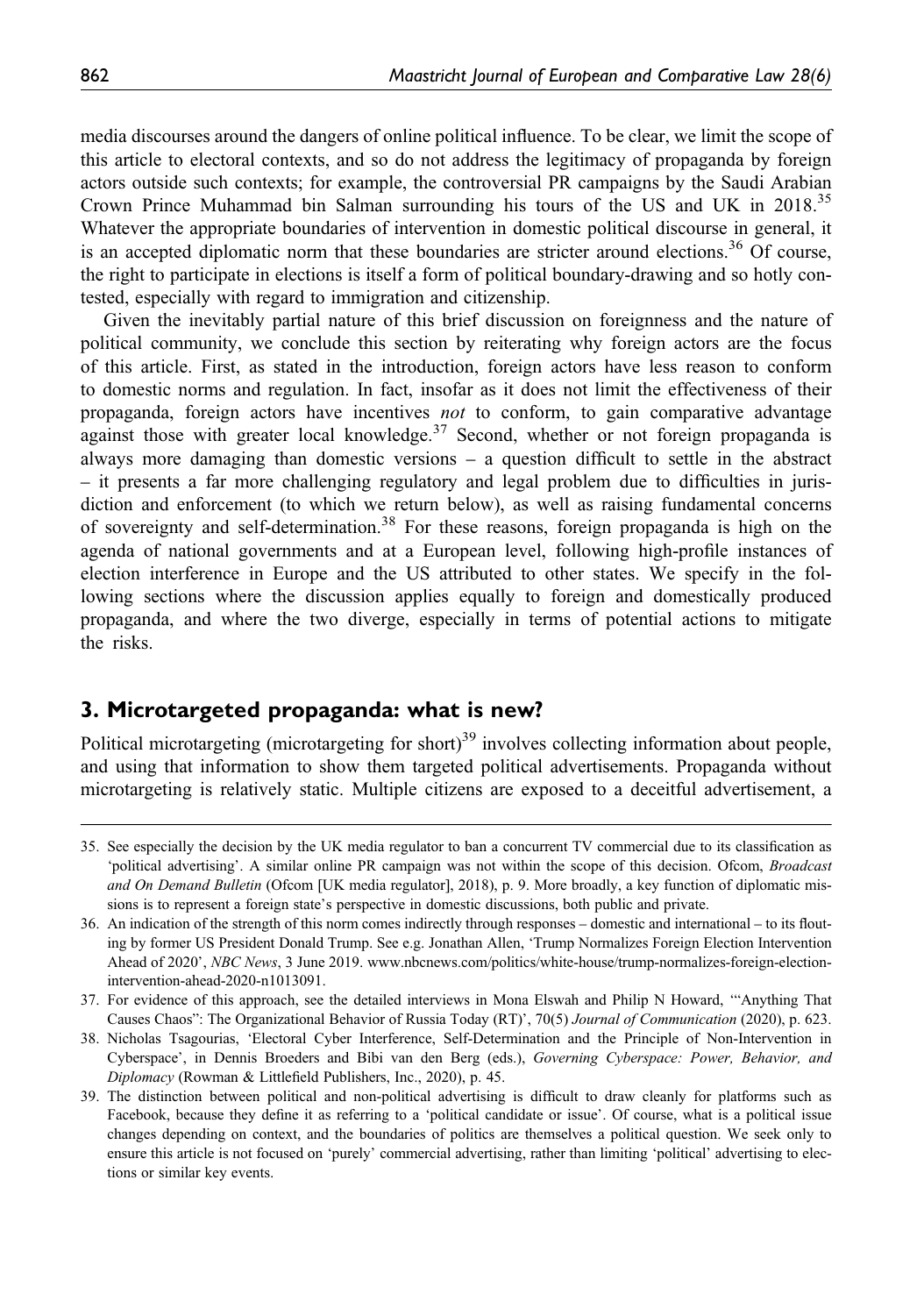false news story or a photoshopped image. By itself, these types of static propaganda are problematic as they can cause citizens to think or act on the basis of lies, deceit or manipulation.<sup>40</sup> Microtargeting can amplify these negative effects of propaganda.

Microtargeted propaganda has several new aspects, compared to traditional propaganda methods. We categorise the new aspects of microtargeted propaganda in three groups: effectiveness, efficiency and opacity. In short, microtargeting techniques help expose the right person to the right message, at least from the perspective of the sender, while hiding the origin of the message. We then explore how microtargeted propaganda intersects with other relevant technological advances, especially deepfakes.

Although we focus only on foreign actors in the following sections, internal political actors can also use political microtargeting to achieve their aim, and so the following novel characteristics of microtargeted propaganda are also applicable to those actors. Even though microtargeted propaganda by domestic actors is outside the scope of this article, some of the regulatory solutions we suggest in Section 4 could alleviate the problems posed by both domestic and foreign microtargeted propaganda.

#### A. Microtargeted propaganda can be more effective

Take the following hypothetical about traditional propaganda. Suppose that a foreign actor wanted to interfere in a national election and publish an ad in a major newspaper to attack a political candidate on, say, his past vulgar behaviour. There are various factors that limit the effectiveness of such propaganda. First, the ad reaches many people who are not susceptible to the message, because they don't care about politics. Second, the ad reaches people who are not susceptible to the message because they don't care about the vulgar behaviour or don't find the behaviour vulgar. Third, the ad reaches people who do care about the behaviour, but could be influenced more with a different message. Fourth, the ad reaches people who do care a lot about the hypothetical propagandised behaviour and change their opinions accordingly.<sup>41</sup>

Given all these limits, microtargeting can be a more effective way of identifying the 'right' person for propaganda. Microtargeting is based on the premise that the collection of extensive data about the individual through their online activity enables the targeting party to better predict their future activity (from buying patterns to voting preferences) than by using less detailed information such as postcodes, subscriptions or property types used previously by political parties. Actors can then seek to change the behaviour only of population segments especially likely to engage in a particular activity (buying a specific item or voting for a specific party). Microtargeting is therefore widely thought to be more accurate than other forms of differentiation or segmentation between citizens or customers. This assumption underpins political microtargeting and the online advertising industry more broadly.<sup>42</sup>

<sup>40.</sup> D. Flynn et al., 'The Nature and Origins of Misperceptions: Understanding False and Unsupported Beliefs About Politics', 38 Political Psychology (2017), p. 127; S. Bradshaw and P.N. Howard, 'The Global Organization of Social Media Disinformation Campaigns', 7 (Special) Journal for Internal Affairs (2018), p. 23.

<sup>41.</sup> A fifth factor that might limit the effectiveness of such propaganda is that many media might refuse publishing such an ad. This relates to the norms and regulation of mass media and social media companies considered in the following sections.

<sup>42.</sup> Some commentators doubt the effectiveness of targeted advertising. See e.g. G. Edelman, 'Can Killing Cookies Save Journalism?' Wired, 5 August 2020, [www.wired.com/story/can-killing-cookies-save-journalism/.](www.wired.com/story/can-killing-cookies-save-journalism/)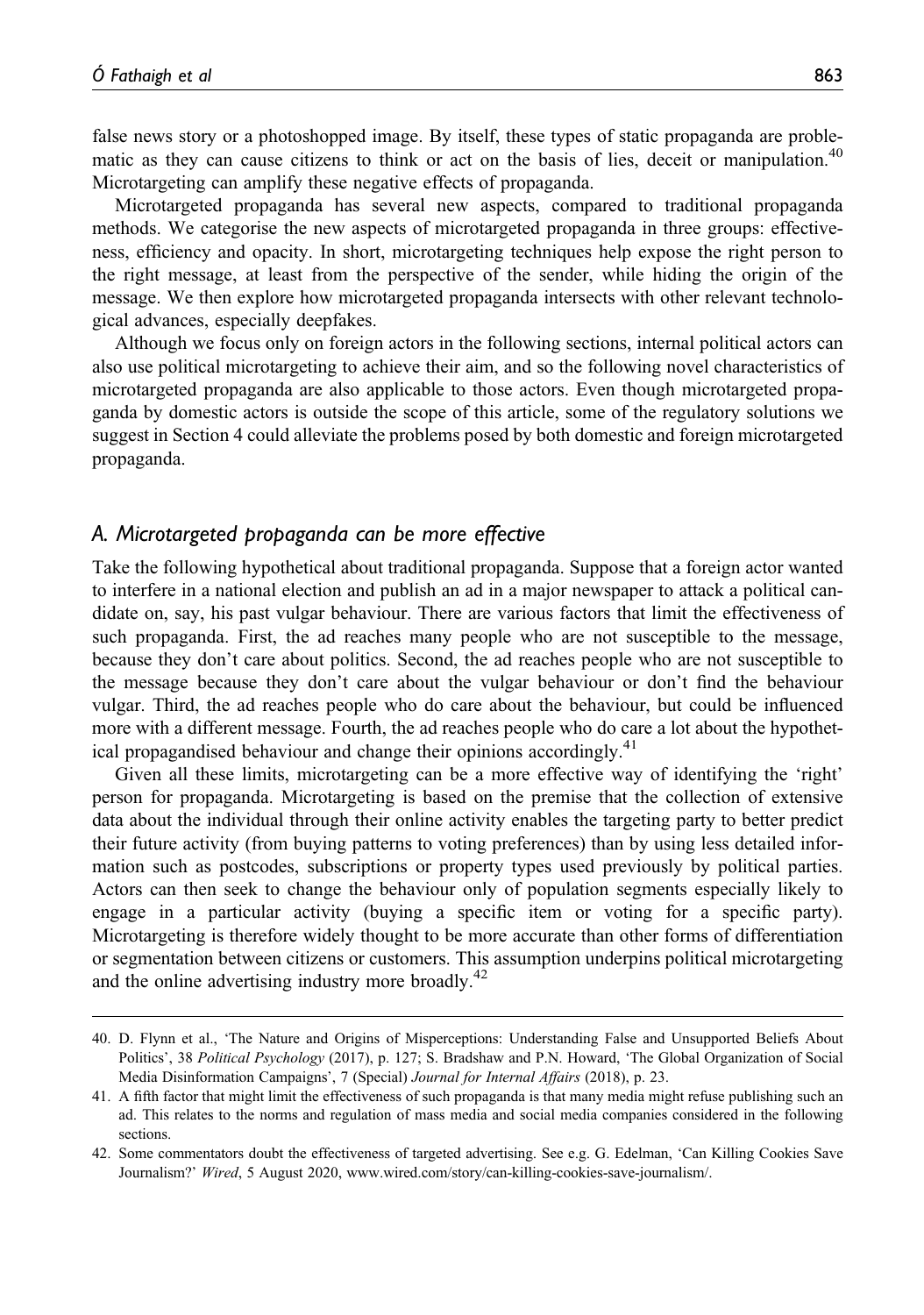Due to this accuracy in audience segmentation and behaviour prediction, microtargeting techniques could enable foreign actors to spread propaganda more effectively by introducing a *customized* propaganda narrative: a message tailored to specific characteristics of subgroups within society. For example, foreign actors could send a person who is concerned about immigration a series of targeted 'news articles' describing the approaching arrival of tens of thousands of immigrants.<sup>43</sup> Because the messages are personally relevant, people are more likely to be influenced. Indeed, Endres found that microtargeting people with political messages on specific issues increased support for the candidate sending the message and decreased support for the opponent.<sup>44</sup> Compared to traditional propaganda, then, microtargeted propaganda is likely to be more effective.

#### B. Microtargeted propaganda can be more efficient

The second element is efficiency in delivering the 'right message'; the ease of switching between customised propaganda narratives, in addition to the ability to craft them in the first place. While political parties have long sent different messages to different constituencies based on relatively coarse, publicly available data, microtargeting enables these to be sent simultaneously and at a finegrained level. In addition to the anti-immigration message above, foreign actors could alternatively send targeted propaganda about a specific candidate based on his or her stance on immigration (this depends on the goals of the propaganda actor: to attack a political candidate, or to bolster support for a specific political party).

Microtargeting also enables propaganda to be honed gradually using A/B testing (comparing the impact of multiple similar adverts) before serving these adverts to a larger population. This ease of switching and replacing messages (for example, the candidate-focused or issue-focused ads above) is qualitatively different to previous forms of political advertising, as it relies on near instantaneous judgement of the 'right' person through online ad auctions and digital, often automated, changes to the advertisement itself. In comparison with traditional propaganda, microtargeted propaganda is thus more efficient.

This concept of efficiency applies only to the ease with which customized propaganda narratives can be changed, duplicated or replaced. It does not seek to address whether microtargeted propaganda is efficient in the broader but equally important sense of return on investment: for a given euro or dollar, how much influence do you purchase with microtargeted propaganda compared to traditional means? The shift in the advertising industry towards microtargeted online advertising suggests that this broader concept of efficiency is also met by microtargeting. However, it would require difficult-to-access data on internal spending over time and across different forms of attempted influence to assess whether microtargeted political propaganda is efficient in this larger sense, especially for foreign actors.

#### C. Microtargeted propaganda is often opaque

The opacity of microtargeting further complicates things, as opacity allows foreign actors to pursue anti-democratic goals in the shadows. Together with microtargeted propaganda's effectiveness and

<sup>43.</sup> 'Concern' about immigration is defined by predicted behaviour, i.e. the person whose voting decision is determined by immigration.

<sup>44.</sup> K. Endres, 'Targeted Issue Messages and Voting Behavior', 48 American Politics Research (2019), p. 317.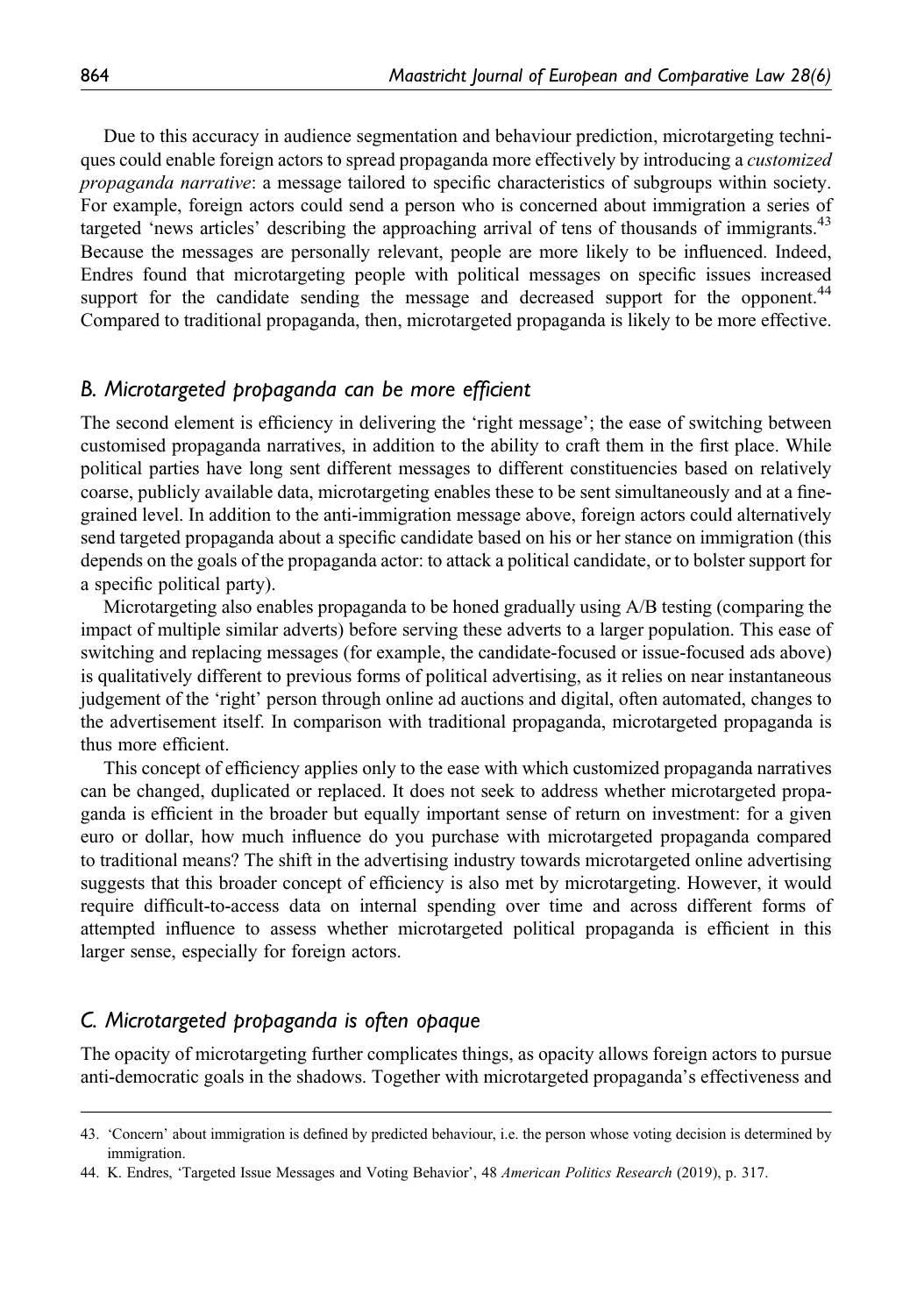efficiency, this opacity makes it difficult to monitor, factcheck and counter microtargeted propaganda.<sup>45</sup> Traditional propaganda, especially by foreign actors, often sought to hide its origin.<sup>46</sup> For microtargeted propaganda, this opacity can be split into two distinct types.

First, there is what academic research on cybersecurity calls 'the attribution problem': identifying the ultimate source of a specific action or campaign.<sup>47</sup> As this research strand demonstrates, the attribution problem is a long-standing aspect of digital or offline covert operations. Attribution relies on inferred motives, technical indicators and wider 'techniques, practices and procedures' (TTPs) to first group different actions as all originating from the same actor, and then uncover the identity of that actor. This technique is widely applied in disinformation research, as specific pieces of disinformation are traced back to false identities on social networks, then these identities are grouped together in what Facebook calls 'coordinated inauthentic behavior', and finally both 'withinnetwork' and wider indicators, such as financial transfers, are used to identify the original actor.

The complexity of this technique is exemplified by the tracing of apparent Ghanaian NGO activity to companies connected to the same Russian individual associated with the Internet Research Agency that interfered with the 2016 US Presidential election.<sup>48</sup> Microtargeted propaganda inherits all the difficulties of attribution in disinformation and cybersecurity more broadly.

Second, there is another form of opacity, more basic than the attribution problem: it is often not clear exactly what are instances of microtargeted propaganda. While traditional means of propaganda are relatively stable, and institutions exist to document, record and store newspapers, radio and television broadcasts (or even more ephemeral forms of propaganda like campaign leaflets), this activity of recording is more difficult for microtargeted propaganda. While researchers or observers may investigate targeted propaganda in pre-social media by analysing newspapers, this is much more challenging on social networks; only the targeted groups see the messages and they are not served to anyone else.

One possible solution is for researchers to create fake personas matching the characteristics of targeted groups, similar to the technique of creating 'honeypots' in cybersecurity, but this would contravene terms and conditions of the social network sites. Another more promising solution is publicly available advertisement (ad) libraries, which are designed to make microtargeting less opaque. However, these libraries have important shortcomings.<sup>49</sup> Ad libraries are not always accurate and give limited information about the targeting criteria that were used.<sup>50</sup> Consequently, it is difficult to monitor who is exposed to what message with what effect, in addition to the attribution

<sup>45.</sup> Hameleers and Van der Meer show that while factchecks do not completely mitigate disinformation effects, they do have some success in limiting effects of disinformation: M. Hameleers and T. van der Meer, 'Misinformation and Polarization in a High-Choice Media Environment: How Effective Are Political Factcheckers?' 47 Communication Research (2020), p. 227.

<sup>46.</sup> For many examples, see T. Rid, Active Measures: The Secret History of Disinformation and Political Warfare (Profile Books, 2020).

<sup>47.</sup> See e.g. F.J. Egloff, 'Public Attribution of Cyber Intrusions', 6 Journal of Cybersecurity (2020), p. 1; T. Rid and B. Buchanan, 'Attributing Cyber Attacks', 38 Journal of Strategic Studies (2015), p. 4; and M. Schulzke, 'The Politics of Attributing Blame for Cyberattacks and the Costs of Uncertainty', 16 Perspectives on Politics (2018), p. 954.

<sup>48.</sup> C. Ward et al., 'How Russian Meddling Is Back before 2020 Vote', CNN, 13 March 2020, [www.cnn.com/2020/03/12/](www.cnn.com/2020/03/12/world/russia-ghana-troll-farms-2020-ward/index.html) [world/russia-ghana-troll-farms-2020-ward/index.html.](www.cnn.com/2020/03/12/world/russia-ghana-troll-farms-2020-ward/index.html)

<sup>49.</sup> P. Leerssen et al., 'Platform Ad Archives: Promises and Pitfalls', 8 Internet Policy Review (2019), p. 1; and R. Tromble et al., Transparency in Digital Political Advertisements during the 2019 European Parliament Elections (Netherlands Helsinki Committee and the European Partnership for Democracy, 2019).

<sup>50.</sup> P. Leerssen et al., 8 Internet Policy Review (2019), p. 1.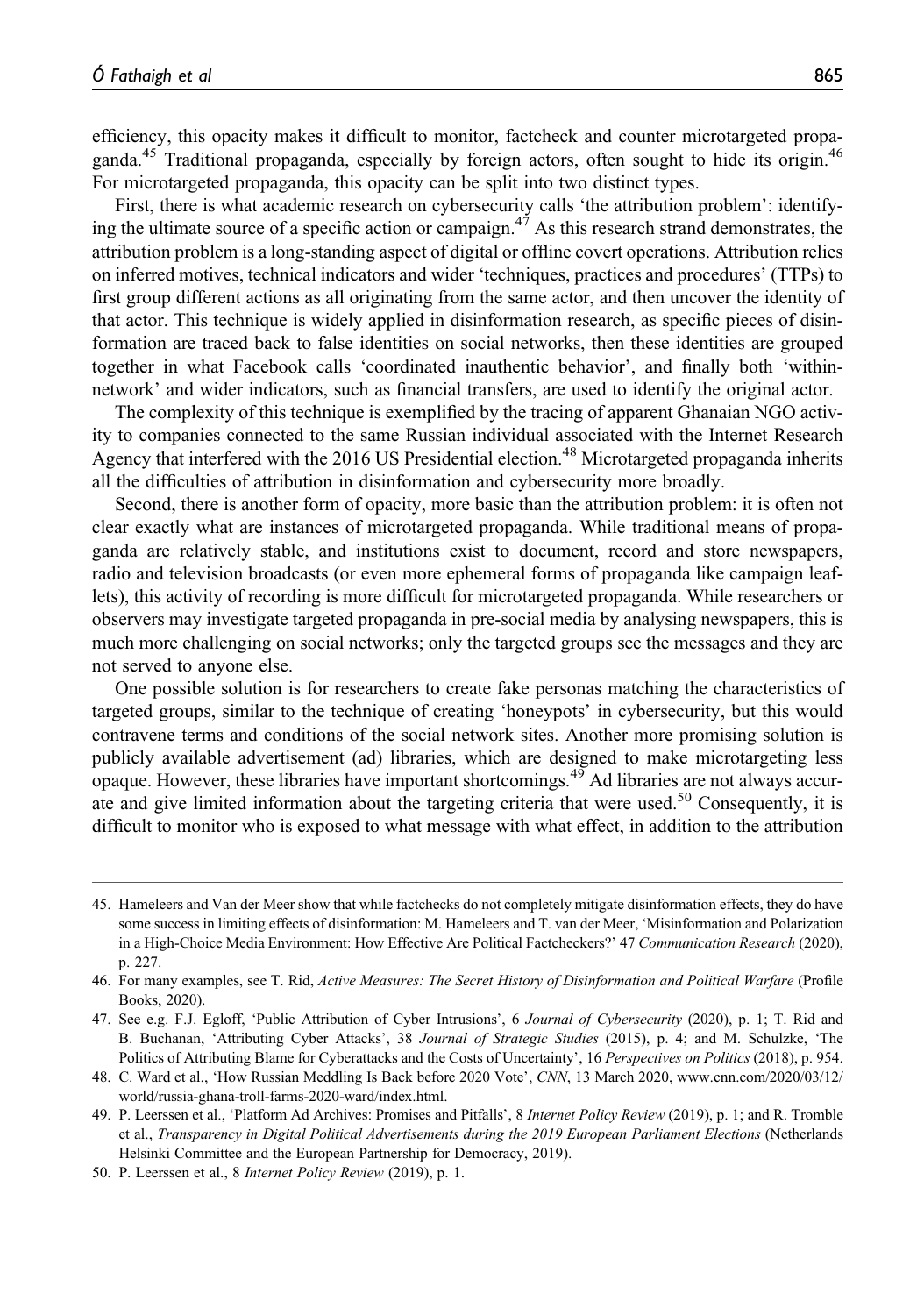problem above. The ad libraries' shortcomings are problematic, because foreign actors looking to spread propaganda are likely to profit from the opacity of microtargeting to avoid detection, journalistic scrutiny and countermeasures. Overall, the opacity of microtargeted propaganda makes it an attractive choice, especially for foreign actors seeking to avoid attribution.

#### D. Microtargeted propaganda can be combined with other technologies

Finally, microtargeted propaganda can be combined with other relevant technological advances, such as deepfakes. Deepfakes are manipulated videos that can make it seem as if a person says or does something, while in reality the depicted person never did so. For instance, during the 2019 election campaign in the UK, Boris Johnson was seen and heard endorsing his competitor Jeremy Corbyn. In reality, as the deepfake video later showed, this never happened.<sup>51</sup> Deepfakes are based on real images. Making a deepfake requires some work, but once the required neural network is trained it is relatively easy to produce (slightly) different deepfakes.

This section focuses on deepfakes because they are understood to be a potentially powerful mode of propaganda. Doctored images and news articles are also relevant. However, unlike text- or image-based propaganda, deepfakes deceive the eyes and the ears. Deepfakes have been shown to be effective in decreasing political attitudes toward a politician negatively depicted in a deepfake.<sup>52</sup> And deepfakes have been shown to poison the public debate by sowing confusion about what is real, and consequently reducing trust in news on social media.<sup>53</sup> The less people trust news media, the more likely they are to fall for propaganda which, in turn, can affect their voting behaviour.<sup>54</sup> Microtargeting can further amplify negative effects of deepfakes, making microtargeting a powerful propaganda tool.<sup>55</sup> For example, a French dairy farmer would likely react more strongly to a deepfake in which EU Commission President Ursula von der Leyen ostensibly unfolds a plan to cut down farmer subsidies, than to a deepfake in which she ostensibly criticizes the techniques used by Dutch pulse fishermen. For Dutch fishermen, the opposite is likely true. Both elements of microtargeting considered above amplify the effects of deepfakes: the greater ability to identify suitable targets for propaganda (effectiveness), and the ability to serve different deepfakes, possibly with only subtle changes, to different population segments simultaneously (efficiency), with swift refinements to hone the deepfake if it appears unsuccessful. Consequently, sending a deepfake may already have negative and damaging effects, but microtargeting can amplify these effects by enabling the spread of tailored deepfakes.

Overall, microtargeted propaganda has several novel characteristics: greater effectiveness, greater efficiency, more opacity and the potential for combination with other new forms of technological influence. These are extended or exacerbated features of propaganda delivered by traditional means rather than entirely new.

<sup>51.</sup> S. Cole, 'Deepfake of Boris Johnson Wants to Warn You about Deepfakes', Vice, 12 November 2019, [www.vice.com/](www.vice.com/en_us/article/8xwjkp/deepfake-of-boris-johnson-wants-to-warn-you-about-deepfakes) [en\\_us/article/8xwjkp/deepfake-of-boris-johnson-wants-to-warn-you-about-deepfakes](www.vice.com/en_us/article/8xwjkp/deepfake-of-boris-johnson-wants-to-warn-you-about-deepfakes).

<sup>52.</sup> T. Dobber et al., 'Do (Microtargeted) Deepfakes Have Real Effects on Political Attitudes?', International Journal of Press/Politics (2020), p. 1.

<sup>53.</sup> C. Vaccari and A. Chadwick, 'Deepfakes and Disinformation: Exploring the Impact of Synthetic Political Video on Deception, Uncertainty, and Trust in News', Social Media and Society (2020), p. 1.

<sup>54.</sup> See F. Zimmermann and M. Kohring, 'Mistrust, Disinforming News, and Vote Choice: A Panel Survey on the Origins and Consequences of Believing Disinformation in the 2017 German Parliamentary Election', 37 Political Communication (2020), p. 215.

<sup>55.</sup> T. Dobber et al., International Journal of Press/Politics (2020), p. 1.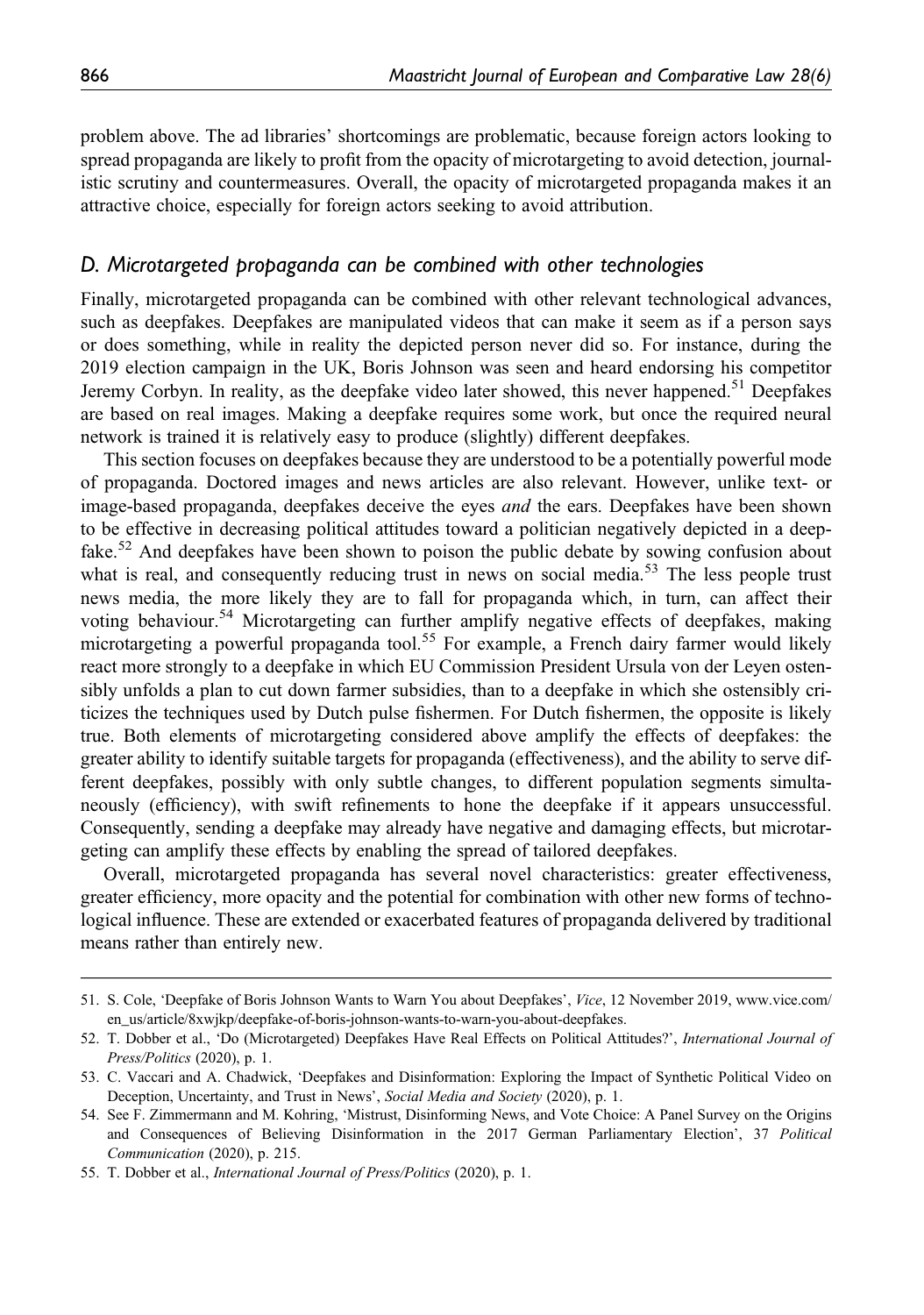### 4. What can lawmakers do to mitigate the risks?

This section highlights possible policy responses to the risks associated with microtargeted propaganda by foreign actors. First, we discuss how privacy and data protection law could help to alleviate the threat of microtargeted propaganda. Next, we explore additional rules that policymakers could adopt.

#### A. Data protection law

Enforcement of data protection law, such as the General Data Protection Regulation (GDPR) in Europe, could help to mitigate the threat of microtargeted foreign propaganda. The GDPR imposes obligations on organisations that use personal data ('data controllers'),  $<sup>56</sup>$  and gives rights</sup> to people whose personal data are used ('data subjects'). <sup>57</sup> Independent Data Protection Authorities oversee compliance.<sup>58</sup> The GDPR applies as soon as personal data ('information relating to an identified or identifiable natural person') are processed. The GDPR defines processing broadly; almost everything that can be done with personal data falls within the processing definition.<sup>59</sup>

Roughly summarised, some of the main principles of the GDPR are as follows. Personal data may only be used fairly and transparently ('lawfulness, fairness and transparency'). Personal data that are collected for one purpose, may not be used for unrelated other purposes ('purpose limitation'). Data controllers must not collect or use more personal data than is necessary for the processing purpose ('data minimisation'), and may not be retained for an unreasonably long period ('storage limitation'). Personal data must be reasonably accurate and up to date ('accuracy'), and must be kept securely ('integrity and confidentiality'). Data controllers are responsible for compliance ('accountability').<sup>60</sup>

The GDPR is long, detailed and nuanced, and a full discussion of the interplay between the GDPR and microtargeted propaganda falls outside the scope of this article.<sup>61</sup> We highlight a few examples of GDPR rules that could help to protect people and democratic societies against negative effects of microtargeted propaganda by foreign actors.

First, the GDPR makes microtargeting in the EU more difficult and more expensive than in, for instance, the US, which does not have a GDPR-like statute. For example, in the US, many files on individuals can be bought from data brokers. Partly because of stricter data protection rules, it is more difficult in Europe to buy personal data about individuals.<sup>62</sup> And in most EU countries it is

- 59. GDPR, Article 4(2).
- 60. GDPR, Article 5.

<sup>56.</sup> Regulation (EU) 2016/679 of the European Parliament and of the Council of 27 April 2016 on the protection of natural persons with regard to the processing of personal data and on the free movement of such data, and repealing Directive 95/ 46/EC ('GDPR'), [2016] OJ L 119/1, Article 4(7).

<sup>57.</sup> GDPR, Article 4(1).

<sup>58.</sup> GDPR, Chapter VI.

<sup>61.</sup> See for more details: European Commission, 'Commission guidance on the application of Union data protection law in the electoral context', A contribution from the European Commission to the Leaders' meeting in Salzburg on 19–20 September 2018, COM/2018/638 final. See also C. Bennett and S. Oduro-Marfo, 'Privacy, Voter Surveillance and Democratic Engagement: Challenges for Data Protection Authorities', International Conference of Data Protection and Privacy Commissioners (October 2019), [http://dx.doi.org/10.2139/ssrn.3517889.](http://dx.doi.org/10.2139/ssrn.3517889)

<sup>62.</sup> Bennett suggests that the fact that online political microtargeting happens so much in the US can be partly explained by the absence of a general data protection law in the US; C. Bennett, 'Voter Databases, Micro-targeting, and Data Protection Law: Can Political Parties Campaign in Europe as they do in North America?', (2016) 6 International Data Privacy Law (2016), p. 261.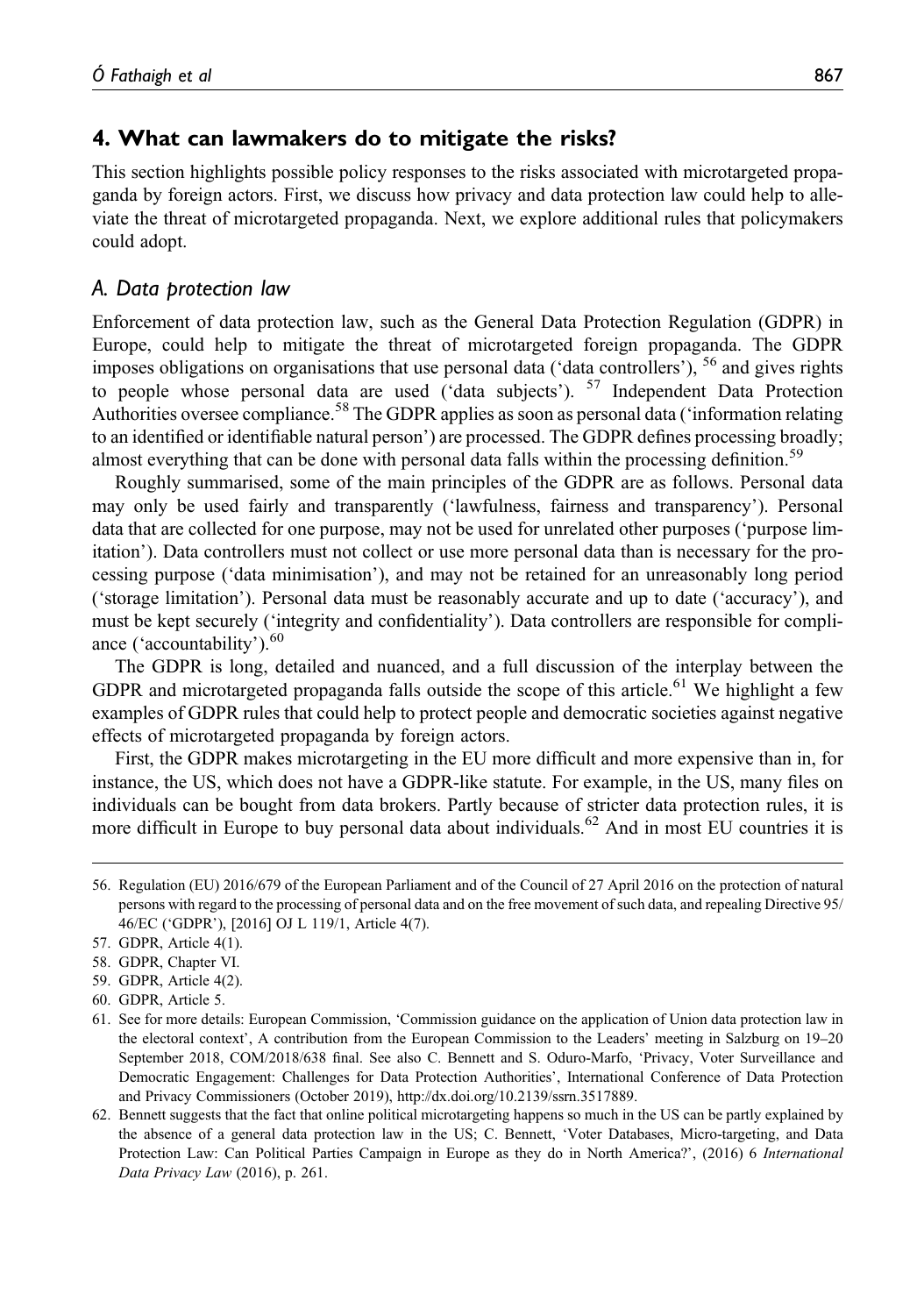impossible to buy voter files about people.<sup>63</sup> In the US, party affiliations of people are often public.<sup>64</sup>

Propagandists can, however, target advertising without collecting their own data, for instance by advertising via Facebook. It seems questionable whether Facebook fully complies with the GDPR. Facebook faces regular legal challenges in Europe because of data protection law, but enforcement of the GDPR against Facebook could be stronger.

Second, the GDPR has rules that require transparency about personal data usage. The GDPR requires the controller (such as the advertiser and the social media company<sup>65</sup>) to disclose information such as its identity and the processing purpose.<sup>66</sup> Such information must be given in 'a concise. transparent, intelligible and easily accessible form'. <sup>67</sup> Hence, under the GDPR, people who receive targeted propaganda should legally be provided with the identity of the propagandist and the goals of the personal data use by the propagandist.

Third, for targeted advertising, the GDPR typically requires the data subject's prior consent. The GDPR does not always require prior consent for the use of personal data; there are six possible legal bases for personal data processing; and consent is one of them. However, scholars and Data Protection Authorities generally agree that the data subject's prior consent is required for targeted advertising.<sup>68</sup> Especially when 'special categories of data', such as data about people's 'political opinions' are used, the GDPR generally requires prior consent of the data subject.<sup>69</sup> In addition, the ePrivacy Directive requires the individual's prior informed consent for the use of tracking cookies and similar tracking techniques – essential techniques for many types of targeted advertising.<sup>70</sup>

In sum, if properly enforced, the GDPR could help to protect people and democracies against negative effects of microtargeted propaganda. As the European Commission notes,

Protecting personal data is (…) instrumental in preventing the manipulation of citizens' choices, in particular via the micro-targeting of voters based on the unlawful processing of personal data, avoiding

65. Whether an advertiser and Facebook must be seen as (joint) controllers requires a nuanced and facts-specific assessment, which falls outside the scope of this article. As the European Commission notes, '[i]n the electoral context, a number of actors can be data controllers: political parties, individual candidates and foundations are, in most instances, data controllers; platforms and data analytics companies can be (joint) controllers or processors for a given processing depending on the degree of control they have over the processing concerned' (European Commission, 'Commission guidance on the application of Union data protection law in the electoral context', A contribution from the European Commission to the Leaders' meeting in Salzburg on 19–20 September 2018, COM/2018/638 final, p. 4). See on joint controllership also: R. Mahieu and J. van Hoboken, 'Fashion-ID: Introducing a Phase-Oriented Approach to Data Protection?', European Law Blog (2019), [https://europeanlawblog.eu/2019/09/30/fashion-id-introducing-a-phase-oriented-approach-to-data](https://europeanlawblog.eu/2019/09/30/fashion-id-introducing-a-phase-oriented-approach-to-data-protection/)[protection/](https://europeanlawblog.eu/2019/09/30/fashion-id-introducing-a-phase-oriented-approach-to-data-protection/)

<sup>63.</sup> Ibid.

<sup>64.</sup> E. Hersh, Hacking the Electorate: How Campaigns Perceive Voters (Cambridge University Press, 2015).

<sup>66.</sup> GDPR, Article 13(1)(a).

<sup>67.</sup> GDPR, Article 12(1)(a).

<sup>68.</sup> F.J. Zuiderveen Borgesius, 'Personal Data Processing for Behavioural Targeting: Which Legal Basis?', 5 International Data Privacy Law (2015), p. 163.

<sup>69.</sup> GDPR, Article 9(1).

<sup>70.</sup> Article 5(3) of the ePrivacy Directive, Directive 2002/58/EC of the European Parliament and of the Council of 12 July 2002 concerning the processing of personal data and the protection of privacy in the electronic communications sector (Directive on privacy and electronic communications), as amended by Directive 2006/24/EC [the Data Retention Directive], and Directive 2009/136/EC [the Citizen's Rights Directive].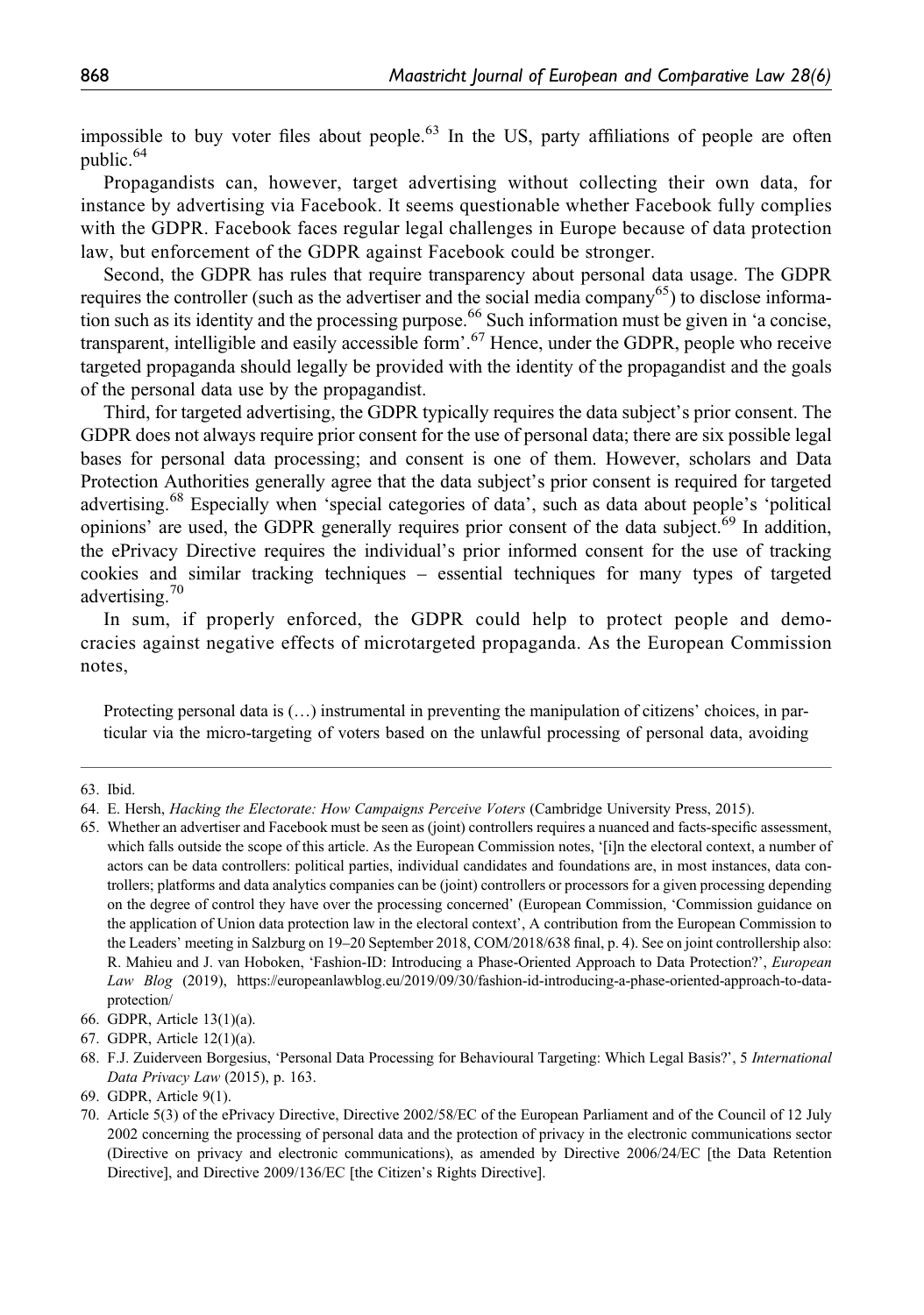interference in democratic processes and preserving the open debate, the fairness and the transparency that are essential in a democracy.<sup>71</sup>

We do not suggest that the GDPR could solve the problems related to microtargeted propaganda. It is well-documented that legal requirements of transparency and consent have only limited effect. Most people don't read privacy notices, and click 'I agree' without thinking.<sup>72</sup> Moreover, there is a compliance and an enforcement deficit.

Nevertheless, it seems plausible that data protection law in Europe hinders microtargeting. One political campaign leader in the Netherlands said: 'you never want to abuse someone's personal data. So yes, regulations sometimes cause us to hit the brake and that's a good thing'.<sup>73</sup> In sum, if properly enforced, the GDPR could be a useful tool to alleviate the risks of microtargeted propaganda. For countries without GDPR-like rules on the books, adopting such rules would be an essential step towards a regulatory environment that can protect their society against microtargeted propaganda. Next, we discuss options for policymakers in the EU that consider additional rules.

#### B. Options for additional rules

1. Banning or limiting propaganda from foreign actors. The most draconian option would be to ban microtargeted propaganda outright, including by both domestic and foreign actors. Such a ban could be framed along the lines of the current wave of false information laws that are sweeping across the world. For example, under Singapore's Protection from Online Falsehoods and Manipulation Act 2019, it is an offence to communicate a false statement that is 'likely' to influence the outcome of an election or a referendum, or 'incite feelings of enmity, hatred or ill-will' between different groups of people, or 'diminish public confidence' in the performance of the Singapore government, or government agency.<sup>74</sup>

Such a broad provision would likely capture many of the microtargeted propaganda messages by foreign actors seeking to influence voters in elections, incite feelings of enmity between different social groups, or undermine government policies. Further, it is also specific offence to use a bot, 'whether in or outside Singapore', for spreading such false statements.<sup>75</sup> A bot is defined under the 2019 Act as a computer program made or altered for the purpose of running automated tasks.<sup>76</sup> Such a broadly worded provision would not only apply to foreign actors, but also to domestic actors engaging in similar propaganda, whether at the behest of, or separate to, foreign actors. As such, this would address a problem that may arise where legislation only targets foreign actors, as is could lead to the concealing of the sources, e.g., using domestic proxies for dissemination.

<sup>71.</sup> European Commission, Communication from the Commission to the European Parliament and the Council, Data protection as a pillar of citizens' empowerment and the EU's approach to the digital transition – two years of application of the General Data Protection Regulation, COM(2020) 264 final, 26 June 2020, p. 16.

<sup>72.</sup> A. Acquisti et al., 'Privacy and Human Behavior in the age of Information', 347 Science (2015), p. 509; S.C. Boerman et al., 'Online Behavioral Advertising: A Literature Review and Research Agenda', 46(3) Journal of Advertising (2017), p. 363; and P. Grassl et al., 'Dark and Bright Patterns in Cookie Consent Requests', 3(1) Journal of Digital Social Research (2021),<https://doi.org/10.33621/jdsr.v3i1.54>.

<sup>73.</sup> T. Dobber et al., 'Two Crates of Beer and 40 Pizzas: the Adoption of Innovative Political Behavioural Targeting Techniques', 6 Internet Policy Review (2017), p. 1.

<sup>74.</sup> Protection from Online Falsehoods and Manipulation Act 2019, section 7.

<sup>75.</sup> Ibid., section 8.

<sup>76.</sup> Ibid., section 2(1).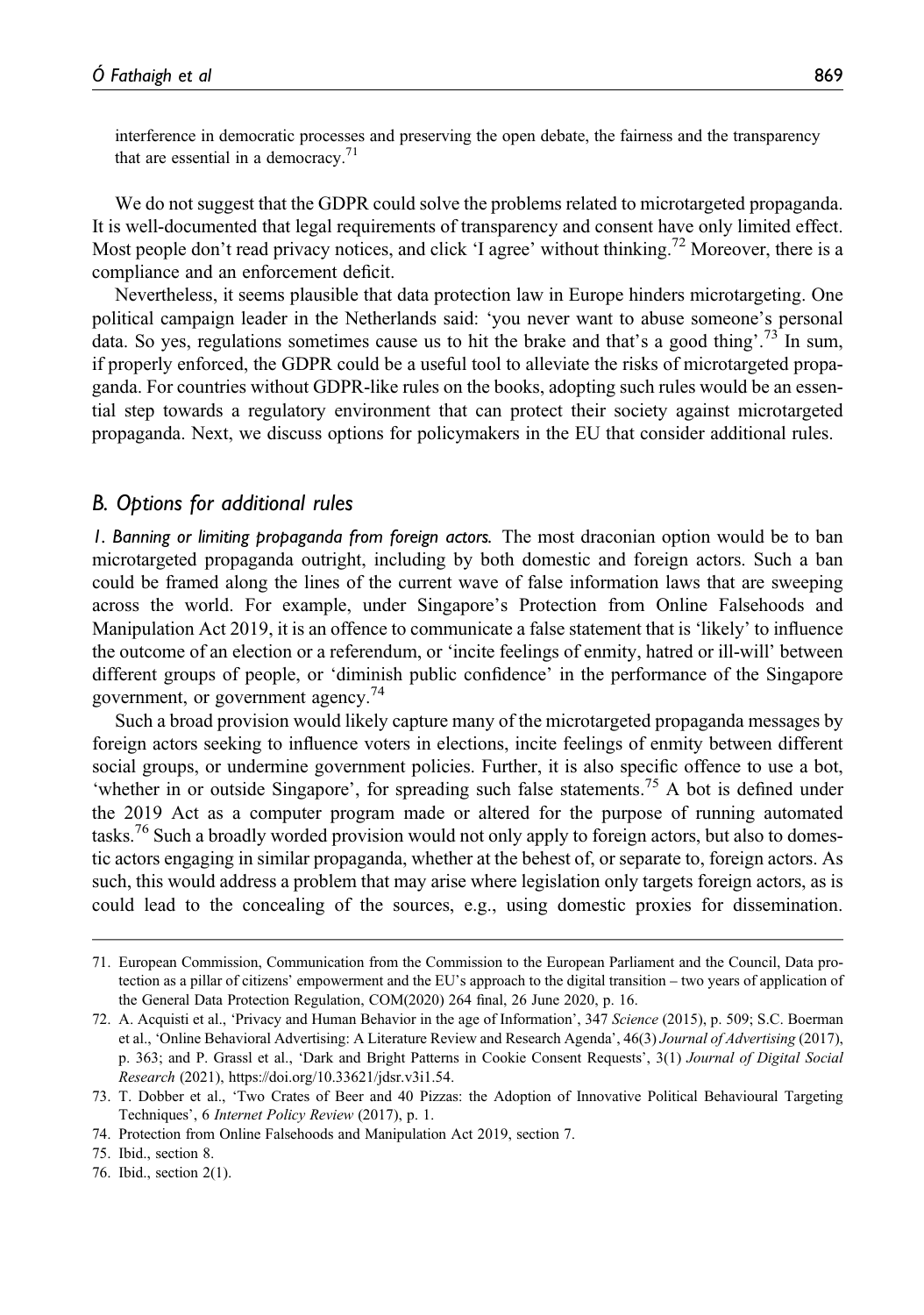However, such a policy option raises acute freedom of expression issues, which are detailed below, in section 5.

A more targeted form of regulation could be framed along the lines of Canada's Elections Modernization Act 2018, which sought to prohibit online political advertising from certain foreign actors. Under the 2018 Act, it is prohibited to sell any advertising space to a foreign political party or a foreign government or an agent or mandatary of a foreign government 'for the purpose of enabling that person or entity to transmit an election advertising message or to cause an election advertising message to be transmitted'. 77

This type of regulation would raise problems in the context of EU member states, in that it would prohibit a Dutch political party from buying online ads in Belgium or France, to support a similarly-aligned party. In Europe, national political parties are part of pan-European political parties that contest the European Parliament election, such as the right-leaning European People's Party and the left-leaning Party of European Socialists.

A related approach may be to prohibit foreign political microtargeting from outside the EU, but allow political microtargeting between EU member states. Thus, Russian organisations would be prohibited from buying microtargeting advertising targeted individuals in the EU member states, but an organisation based in one EU member states (for example a Dutch NGO) would be permitted to buy microtargeted advertising targeting individuals in Germany. Regulation of this sort is being implemented in the Netherlands in the area of campaign finance regulation. Under an amended Political Parties Financing Act, financial donations from outside the EU to Dutch political parties are banned (unless from a Dutch citizen abroad), while donations from within the EU are permitted, but require full transparency.<sup>78</sup>

However, a complicating factor for such a regulation applying to political microtargeting is that all EU member states are also members of the Council of Europe, a larger 47-country international organisation, which includes non-EU countries such as Russia, Ukraine, and the United Kingdom. This means that all EU member states are subject to the European Convention on Human Rights, which guarantees freedom of expression across borders between its member states.<sup>79</sup>

Notably, one method that has been adopted which avoids legislating to impose prohibitions on microtargeting propaganda from foreign actors in to instead place such prohibitions with *voluntary* codes of conducts between governments and online platforms. For example, in March 2021, in the run-up to the Dutch parliamentary elections, a voluntary Code of Conduct on transparency in online political advertisements was agreed between the Dutch Ministry of the Interior and Kingdom Relations, a number of online platforms, Dutch political parties and the International Institute for Democracy and Electoral Assistance (an intergovernmental organisation to support and strengthen democratic institutions).<sup>80</sup> Notably, the Dutch political parties committed to refuse direct purchases of political advertisements by foreign actors in support of the political party (with and without attributing them to the party); and to refrain from receiving foreign funding to pay for online

<sup>77.</sup> Elections Modernization Act 2018, section 282.4(5).

<sup>78.</sup> 'Ministerraad stemt in met wijziging van de Wet financiering politieke partijen' ['Cabinet approves amendment of the Financing of Political Parties Act'], 7 February 2020, [www.rijksoverheid.nl/actueel/nieuws/2020/02/07/ministerraad](www.rijksoverheid.nl/actueel/nieuws/2020/02/07/ministerraad-stemt-in-met-wijziging-van-de-wet-financiering-politieke-partijen)[stemt-in-met-wijziging-van-de-wet-](www.rijksoverheid.nl/actueel/nieuws/2020/02/07/ministerraad-stemt-in-met-wijziging-van-de-wet-financiering-politieke-partijen)financiering-politieke-partijen.

<sup>79.</sup> Convention for the Protection of Human Rights and Fundamental Freedoms, 4 November 1950, ETS No.005.

<sup>80.</sup> Ministry of the Interior and Kingdom Relations, Dutch Code of Conduct Transparency Online Political Advertisements (International Institute for Democracy and Electoral Assistance, 2021), [www.idea.int/sites/default/](www.idea.int/sites/default/files/news/news-pdfs/Dutch-Code-of-Conduct-transparency-online-political-advertisements-EN.pdf)files/news/news-pdfs/ [Dutch-Code-of-Conduct-transparency-online-political-advertisements-EN.pdf](www.idea.int/sites/default/files/news/news-pdfs/Dutch-Code-of-Conduct-transparency-online-political-advertisements-EN.pdf).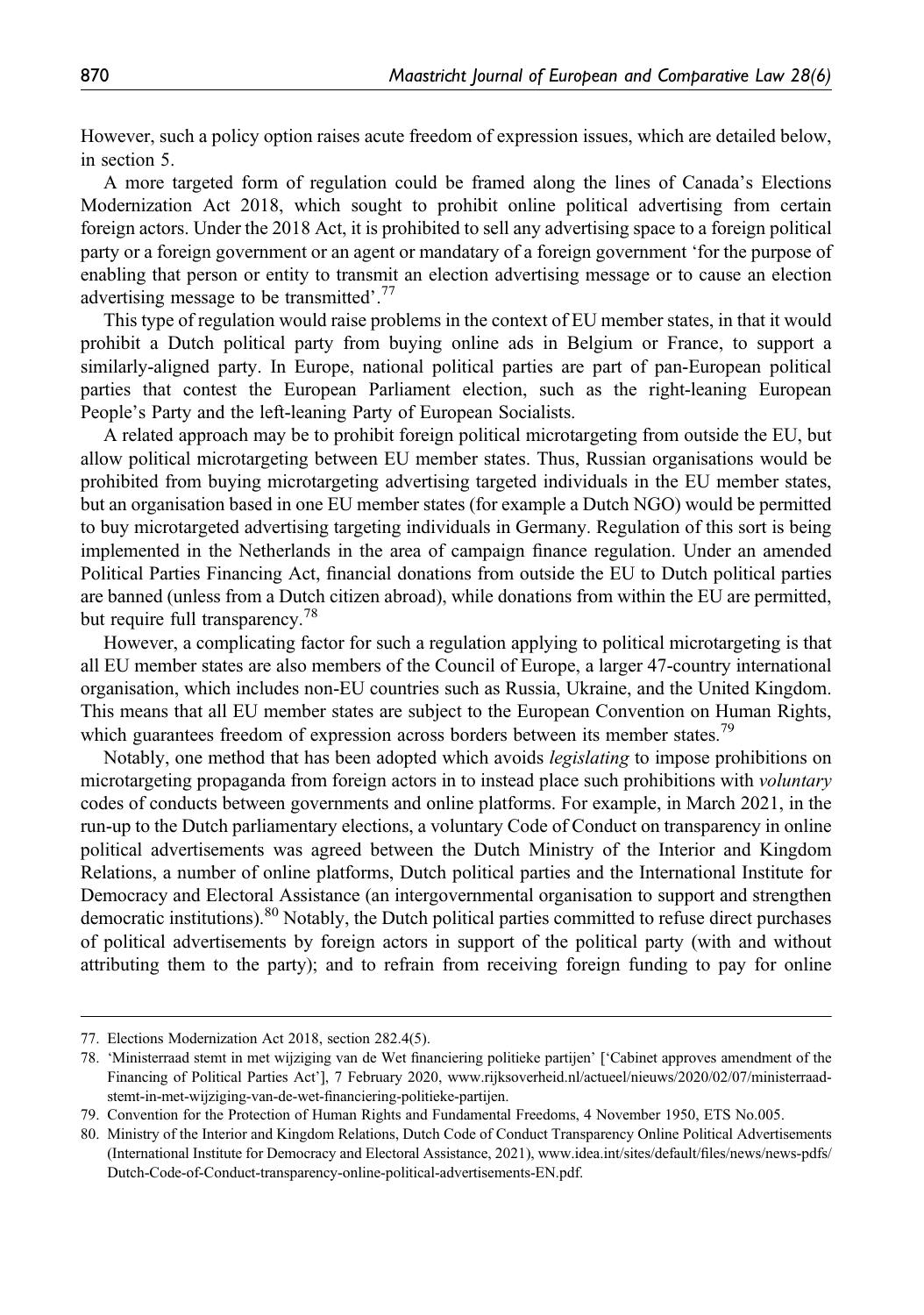political advertisements, other than from party members living abroad.<sup>81</sup> Further, the online platforms agreed to '[b]an cross-border political advertisements from outside the European Union'.<sup>82</sup> However, the major drawback with these code of conduct is that they lack transparency in terms actual implementation, and also delegating regulation to platforms.<sup>83</sup>

2. Improving transparency. An additional approach would seek to bring transparency to microtargeted propaganda, allowing journalists, regulators, and others to see who is paying for ads from abroad. Regulation could, for instance, impose an obligation on those purchasing ads to include a disclaimer on their identity, or an obligation on online platforms to verify the identity of those purchasing ads.<sup>84</sup>

France has chosen the latter approach. The French 2018 Law on Manipulation of Information obliges online platforms to provide users with 'fair, clear and transparent' information on the identity of the person or group which has paid for promoted content relating to a 'debate of general interest<sup>5</sup>.<sup>85</sup> This obligation only applies during election periods in France, and is designed to bring transparency to all paid-for content that concerns a matter of general interest, and covers a great deal more content than regulations targeting merely ads concerning a political candidate. Further, in the United States, a number of states have enacted legislation designed to introduce transparency for political advertising online.<sup>86</sup> For example, California enacted the Social Media Disclosure Act, which requires political advertising on online platforms to include a disclosure on who paid for the advertisement; and requires platforms to keep a publicly available database of the political ads.<sup>87</sup> And under federal law in the US, certain paid political advertising is required to include a 'disclaimer' identifying the person who paid for a communication and whether the communication was authorised by a political candidate.<sup>88</sup> Indeed, the US Supreme Court has held that held such transparency rules do not violate the right to freedom of speech under the First Amendment.<sup>89</sup>

## 5. Complications when mitigating the risks

Lawmakers in Europe run into several difficulties when they try to mitigate the risks of microtargeted propaganda.

85. Loi n° 2018-1202 du 22 décembre 2018 relative à la lutte contre la manipulation de l'information, article 1.

87. An act to amend Sections 84504.3, 84504.4, and 84510 of, and to add Sections 84503.5 and 84504.6 to, the Government Code, relating to the Political Reform Act of 1974.

<sup>81.</sup> Ibid., section 3.2.

<sup>82.</sup> Ibid., para. 18.

<sup>83.</sup> See Report of the Special Rapporteur on the promotion and protection of the right to freedom of opinion and expression, A/HRC/38/35, 6 April 2018, para. 19–20 (noting that non-binding agreements with platforms 'have limited transparency' and 'companies perform public functions without the oversight of courts and other accountability mechanisms').

<sup>84.</sup> The European Commission has indicated it will present a legislative proposal on the transparency of sponsored political content in 2021. See European Commission, Communication on the European Democracy Action Plan, COM/2020/790 final, p. 4.

<sup>86.</sup> See Joris van Hoboken et al., The Legal Framework on the Dissemination of Disinformation through Internet Services and the Regulation of Political Advertising (A report for the Ministry of the Interior and Kingdom Relations, 2019), p. 155.

<sup>88.</sup> See 11 CFR § 110.11 – Communications; advertising; disclaimers (52 U.S.C. 30120).

<sup>89.</sup> See Citizens United v. Federal Election Commission, 558 U.S. 310 (2010), 366 (holding that '[d]isclaimer and disclosure requirements may burden the ability to speak, but they "impose no ceiling on campaign related activities," and "do not prevent anyone from speaking"').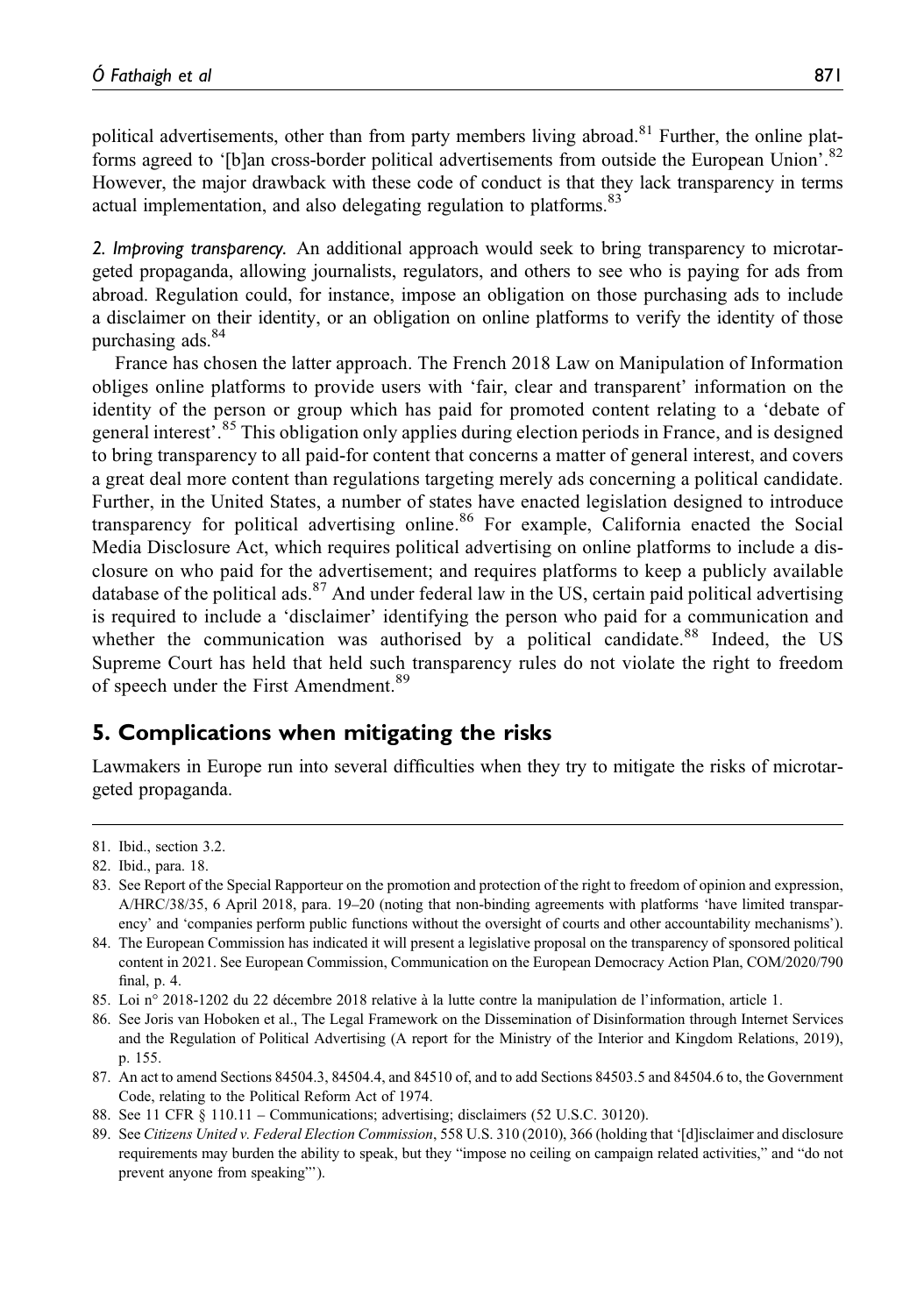## A. The right to freedom of expression

When regulating propaganda or advertising, lawmakers must consider freedom of expression. Under international human rights law, freedom of expression is guaranteed 'regardless of frontiers', and freedom of expression standards limit any restrictions not only within a jurisdiction, 'but also those which affect media outlets and other communications systems operating from outside of the jurisdiction of a State as well as those reaching populations in States other than the State of origin'. 90

Under the European Convention on Human Rights, Article 10 guarantees the right to 'receive and impart information and ideas without interference by public authority and regardless of frontiers'. The European Court of Human Rights has held that the right to freedom to receive information prohibits a government from restricting a person from receiving information that others wish to impart to him or her. Thus, imposing a restriction on information from abroad is an interference with freedom of expression. To illustrate: in Association Ekin v. France, the European Court of Human Rights considered a French law which permitted the banning of publications of 'foreign origin'.<sup>91</sup> The Court found that a ban imposed on a book's publication under the provision violated Article 10, and held that '[s]uch legislation appears to be in direct conflict with the actual wording of paragraph 1 of Article 10 of the Convention, which provides that the rights set forth in that Article are secured regardless of frontiers'.<sup>92</sup> Indeed, this fundamental principle of freedom of expression law has been applied by the Court to instances of blocking 'illegal' online content from 'foreign-based' platforms, such as in the Court's unanimous judgments in *Ahmet Yıldırım v. Turkey*,  $\frac{1}{2}$  (concerning Google Sites) and *Cengiz and Others v. Turkey* (concerning YouTube).<sup>94</sup>

Political advertising is a form of political communication, and thus, is an exercise of the right to freedom of expression, which is guaranteed by both Article 11 of the EU Charter of Fundamental Rights, and Article 10 of the European Convention on Human Rights.<sup>95</sup> Because political advertising is considered political expression, it enjoys a 'privileged position' under Article 10.<sup>96</sup> Because of that privileged position, the European Court of Human Rights applies its highest standard of scrutiny – strict scrutiny – to any restriction on political speech. Because there is 'little scope' for restrictions on political speech, any restriction must be 'narrowly interpreted', and its necessity 'convincingly established' by the government.<sup>97</sup>

#### B. Comparison with rules on TV broadcasting

In the context of TV broadcasting, there is some experience with limiting expression that originates from foreign actors. Under international human rights law, jamming signals from a broadcaster

<sup>90.</sup> Joint Declaration, 2017, section 1(d).

<sup>91.</sup> ECtHR, Association Ekin v. France, Judgment of 17 July 2001, Application No. 39288/98).

<sup>92.</sup> Ibid., para. 62.

<sup>93.</sup> ECtHR, Ahmet Yıldırım v. Turkey, Judgment of 18 December 2012, Application No. 3111/10, para. 67.

<sup>94.</sup> ECtHR, Cengiz and Others v. Turkey, Judgment of 1 December 2015, Application Nos. 48226/10 and 14027/11, para. 65.

<sup>95.</sup> See also T. Dobber et al., 'The Regulation of Online Political Microtargeting in Europe', 8 Internet Policy Review (2019), p. 7.

<sup>96.</sup> ECtHR, TV Vest As & Rogaland Pensjonistparti v. Norway, Judgment of 11 December 2008, Application No. 21132/05, para. 66.

<sup>97.</sup> ECtHR, Vitrenko and Others v. Ukraine, Judgment of 16 December 2008, Application No. 23510/02), para. 1.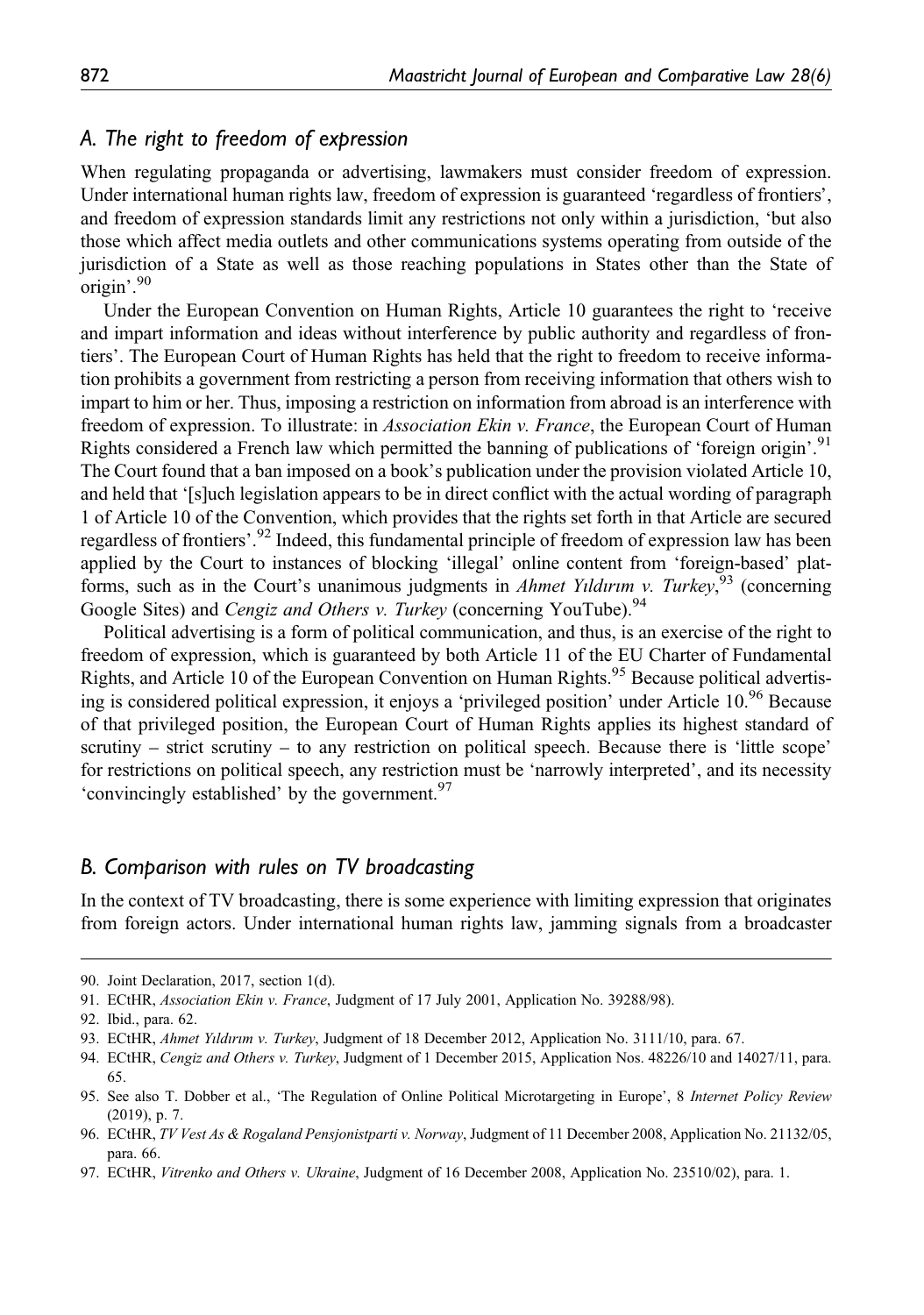based in another jurisdiction, or withdrawing rebroadcasting rights in relation to that broadcaster's programmes, is legitimate 'only where the content disseminated by that broadcaster has been held by a court of law or another independent, authoritative and impartial oversight body to be in serious and persistent breach of a legitimate restriction on content'.<sup>98</sup>

EU law is also informative for the discussion of political microtargeting by foreign actors, in particular broadcasting and audiovisual media law, which is regulated under the EU's Audiovisual Media Services Directive.<sup>99</sup> That AVMS Directive says that EU member states must not generally 'restrict retransmission' of audiovisual media services from other EU member states.<sup>100</sup> The Directive provides a mechanism for a derogation from this rule in certain limited circumstances. Thus, a member state may restrict broadcasts from another member state where a media service provider 'manifestly, seriously and gravely infringes' the prohibition on 'incitement to violence or hatred', or 'prejudices or presents a serious and grave risk of prejudice to public security, including the safeguarding of national security and defence'.<sup>101</sup> However, there is a detailed mechanism, with many hurdles, under the AVMS Directive before an EU member state can restrict a transmission from abroad  $102$ 

#### C. European Union law

When regulating political microtargeting, policymakers may want to aim regulation at platforms providers, such as Facebook, Twitter, and YouTube. However, EU law contains a specific legal regime for such companies, when these companies fall within the legal category of 'hosts'.

The e-Commerce Directive has a special exemption from liability for hosts, in short internet companies that offer a service that consists of the storing, or hosting, information for others.<sup>103</sup> Roughly summarised, Article 14 of the Directive requires EU member states to ensure that the hosting provider is not liable for the information stored at the request of a user, if two conditions are met: (a) the provider does not have actual knowledge of illegal information; and (b) if the provider realizes that it stores illegal content (for instance after receiving a credible take down request) it quickly takes down that content. Hence, if a provider meets those two conditions, it can rely on the safe harbour offered by article 14, protecting the provider from liability for illegal content on its platform.

Article 15 lays down a prohibition of general monitoring obligations for hosts: 'Member States shall not impose a general obligation on providers (…) to monitor the information which they transmit or store, nor a general obligation actively to seek facts or circumstances indicating illegal activity'. Hence, hosting providers do not have a general obligation to monitor their own platforms to look for, or take down illegal content.

102. See ibid., article 3(1)–(7).

<sup>98.</sup> Joint Declaration, 2017, section 1(h).

<sup>99.</sup> Directive (EU) 2018/1808 of the European Parliament and of the Council of 14 November 2018 amending Directive 2010/13/EU on the coordination of certain provisions laid down by law, regulation or administrative action in Member States concerning the provision of audiovisual media services (Audiovisual Media Services Directive) in view of changing market realities, [2018] OJ L 303/69 ('AVMSD').

<sup>100.</sup> AVMSD, article 3(1).

<sup>101.</sup> Ibid., article 3(2).

<sup>103.</sup> Directive 2000/31/EC of the European Parliament and of the Council of 8 June 2000 on certain legal aspects of information society services, in particular electronic commerce, in the Internal Market ('Directive on electronic commerce'), [2000] OJ L 178/1.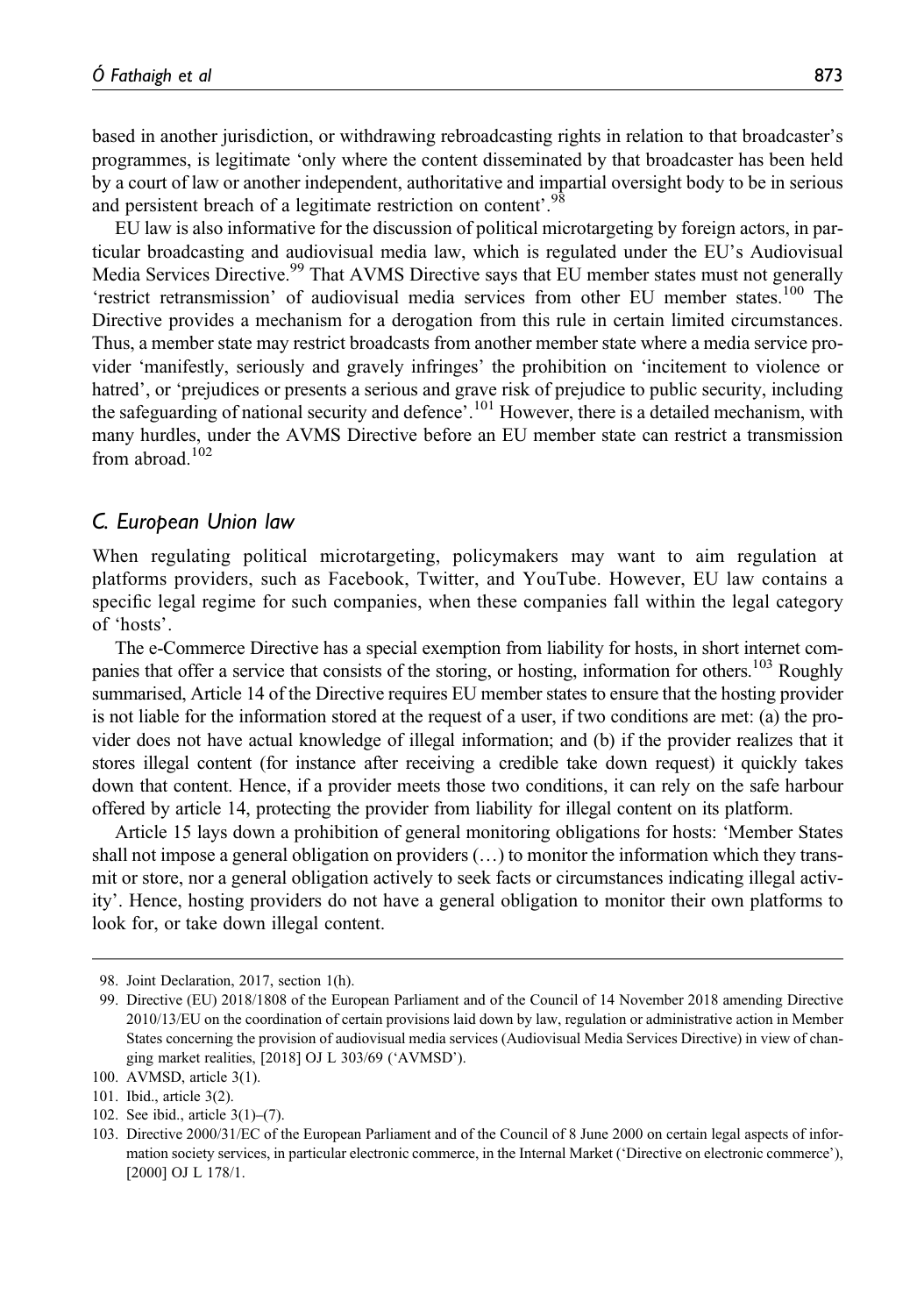The Directive was adopted almost 20 years ago, when the EU lawmaker mainly thought of more traditional hosting services like hosting websites. If hosts were fully liable for hosting illegal content, thought the EU lawmaker, fewer companies would offer hosting services, because of the legal risks involved. The idea was that a lack of hosting services would be bad for business and freedom of expression.<sup>104</sup>

Nowadays, platforms such as Facebook and YouTube can also rely on the safe harbour for hosts, as the companies store information (such as posts, pictures, and videos) for users. Because of the hosting safe harbour, platforms do not have full legal responsibility for the content that their users put on their platform. And providers do not have a legal obligation to monitor their platforms for illegal content.

In 2018, a number of platform providers, including Facebook, Google and Twitter, signed the EU Code of Practice on Disinformation (2018), a self-regulation instrument. The signatories promised to slow down the spread of online disinformation and fake news.<sup>105</sup>

There is a trend towards giving more legal responsibilities to hosting and platform providers. Already, in some sectors, EU policymakers aim to make platform providers more responsible for content. For instance, the EU Terrorist Content Online Regulation contains rules on duties of care to be applied by hosting providers to prevent the dissemination of terrorist content.<sup>106</sup> In theory, the EU could adopt rules that impose more responsibilities on platforms and hosts, for instance to make them stop the circulation of certain types of disinformation or propaganda.

However, there are good arguments for not making platform providers fully responsible for the information (including microtargeted propaganda) that they host. First, it is questionable whether platforms would ever be able to ensure full compliance, seeing the amount of information that users upload every second. Second, and more importantly, if the law made platforms fully liable for information they host, they might decide to ban all political discussion. Such an outcome would be bad for freedom of expression, and would be a bad outcome for our democratic society. Nevertheless, it may be possible to strike a balance. The law could make platform providers more responsible than now, while not imposing full responsibility for what happens on their platforms.

Indeed, in December 2020, the European Commission published a proposal for a new Digital Services Act (DSA), which is designed to place a raft on new obligations on online platforms in in order to ensure a 'safe, predictable and trusted online environment', and so that fundamental rights are 'effectively protected' online.<sup>107</sup> Notably, under Article 26 DSA, certain large online platforms will be required to carry out risk assessments of 'significant systemic risks' stemming from the functioning of their services, including the 'intentional manipulation of their service, including by means of inauthentic use or automated exploitation of the service, with an actual or foreseeable negative effect on the protection of public health, minors, civic discourse, or actual or foreseeable effects related to electoral processes and public security'. 108

<sup>104.</sup> See J. van Hoboken, Search Engine Freedom: On the Implications of the Right to Freedom of Expression for the Legal Governance of Web Search Engines (Kluwer Law International BV, 2012), p. 138.

<sup>105.</sup> EU Code of Practice on Disinformation (2018) [https://ec.europa.eu/newsroom/dae/document.cfm?doc\\_id](https://ec.europa.eu/newsroom/dae/document.cfm?doc_id=54454)=54454. See P.H. Chase, 'The EU Code of Practice on Disinformation: The Difficulty of Regulating a Nebulous Problem', Working Paper of the Transatlantic Working Group on Content Moderation Online and Freedom of Expression (2019).

<sup>106.</sup> Regulation (EU) 2021/784 of the European Parliament and of the Council of 29 April 2021 on addressing the dissemination of terrorist content online [2021] OJ L 172/79, Article 1(1)(a).

<sup>107.</sup> Proposal for a Regulation on a Single Market For Digital Services (Digital Services Act) and amending Directive 2000/ 31/EC, COM(2020) 825 final, 15 December 2020.

<sup>108.</sup> Proposal for a DSA, Article 26.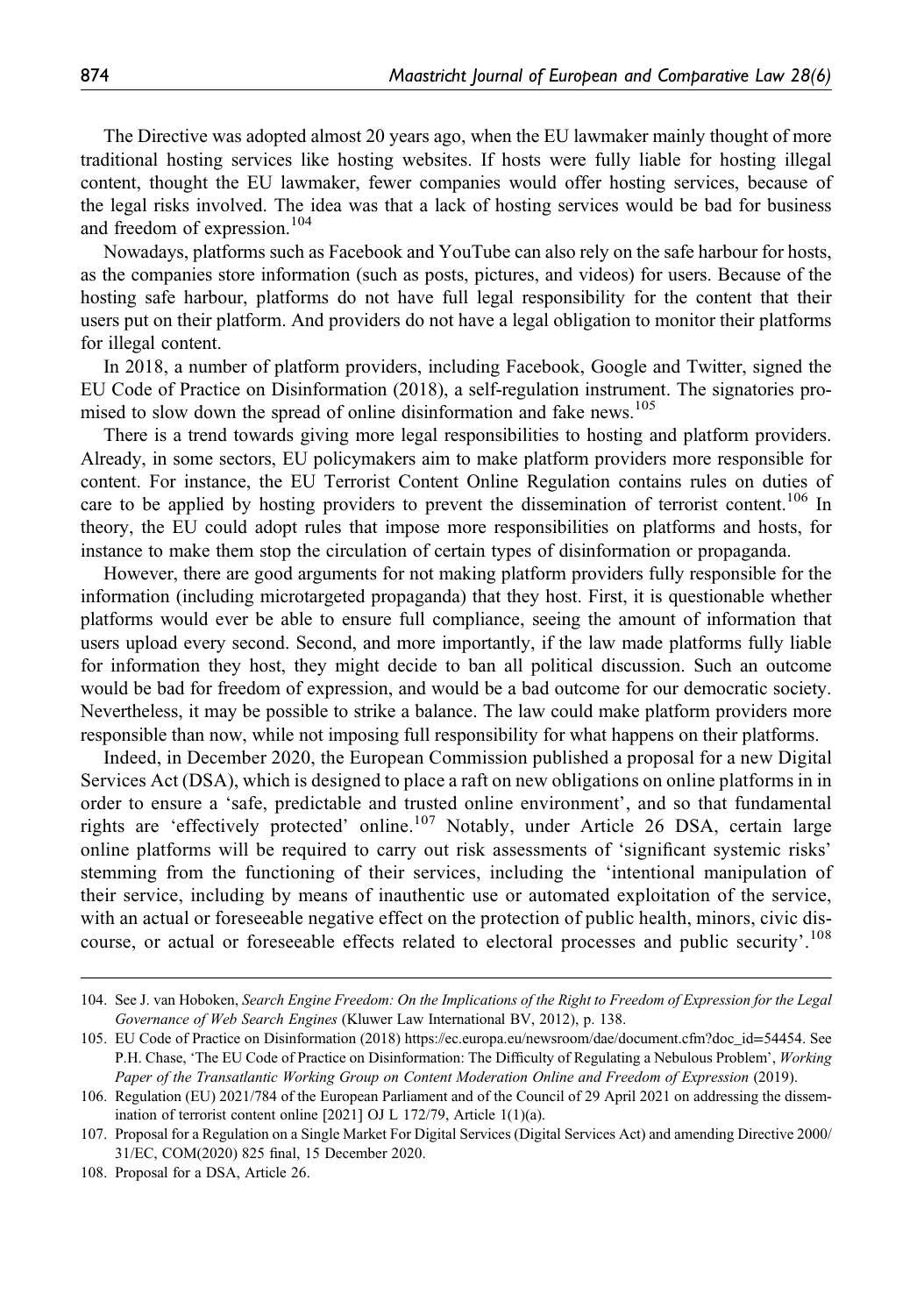Notably, Recital 57 DSA gives further examples of intentional manipulation of a platform's service, such as the 'creation of fake accounts, the use of bots, and other automated or partially automated behaviours, which may lead to the rapid and widespread dissemination of information that is illegal content or incompatible with an online platform's terms and conditions'.<sup>109</sup> Crucially, under Article 27 DSA, certain platforms will be required to put in place 'effective mitigation measures' tailored to these systemic risks.<sup>110</sup> These measures can include platforms 'adapting content moderation or recommender systems', adapting 'terms and conditions', targeting measures to limit the display of advertisements and 'reinforcing' internal processes or supervision of their activities, in particular as regards detection of systemic risk.<sup>111</sup> While the DSA makes no mention of propaganda nor foreign interference, it may go some way in mitigating techniques used for the distribution of microtargeted propaganda, such as through the use of fake accounts.

Further, under Article 30 DSA, certain online platforms will be required to establish publicly-available depositories containing all online advertisements displayed on their platforms.<sup>112</sup> Recital 63 DSA explains the purpose of these advertisement depositories is to facilitate supervision and research in relation to risk associated with online advertisements, including 'manipulative techniques and disinformation with a real and foreseeable negative impact on public health, public security, civil discourse, political participation and equality'.<sup>113</sup>

In addition, another recent landmark legal proposal published by the European Commission in 2021, setting down rules on the use of artificial intelligence systems (Artificial Intelligence Act), $114$ is also important to briefly mention. Notably, the AI Act would introduce certain transparency requirements for certain AI systems, including systems used for deep fakes. In this regard, Article 52 provides that users of AI systems that generate deep fakes 'shall disclose that the content has been artificially generated or manipulated'.<sup>115</sup> However, there are exceptions to this obligation where use of the deep fake is 'necessary for the exercise of the right to freedom of expression and the right to freedom of the arts and sciences'. 116

#### D. EU competences

Another complication concerns the competences of different law-making bodies. The EU has competence to regulate personal data, and to regulate elections for the European Parliament, but no specific competence to regulate national elections. Hence, national parliaments seem best placed to regulate political microtargeting.

However, EU law does regulate the operation and funding of European political parties and affiliated foundations involved in elections to the European Parliament, which take place every

<sup>109.</sup> Ibid., Recital 57

<sup>110.</sup> Ibid., Article 27.

<sup>111.</sup> Ibid., Article 27(a)–27(b).

<sup>112.</sup> Ibid., Article 30.

<sup>113.</sup> Ibid., Recital 63.

<sup>114.</sup> Proposal for a Regulation laying down harmonised rules on artificial intelligence (Artificial Intelligence Act) and amending certain Union legislative acts, COM(2021) 206 final, 21 April 2021.

<sup>115.</sup> Proposal for an Artificial Intelligence Act, Article 52(3) ('Users of an AI system that generates or manipulates image, audio or video content that appreciably resembles existing persons, objects, places or other entities or events and would falsely appear to a person to be authentic or truthful ("deep fake"), shall disclose that the content has been artificially generated or manipulated')

<sup>116.</sup> Ibid., Article 52(3).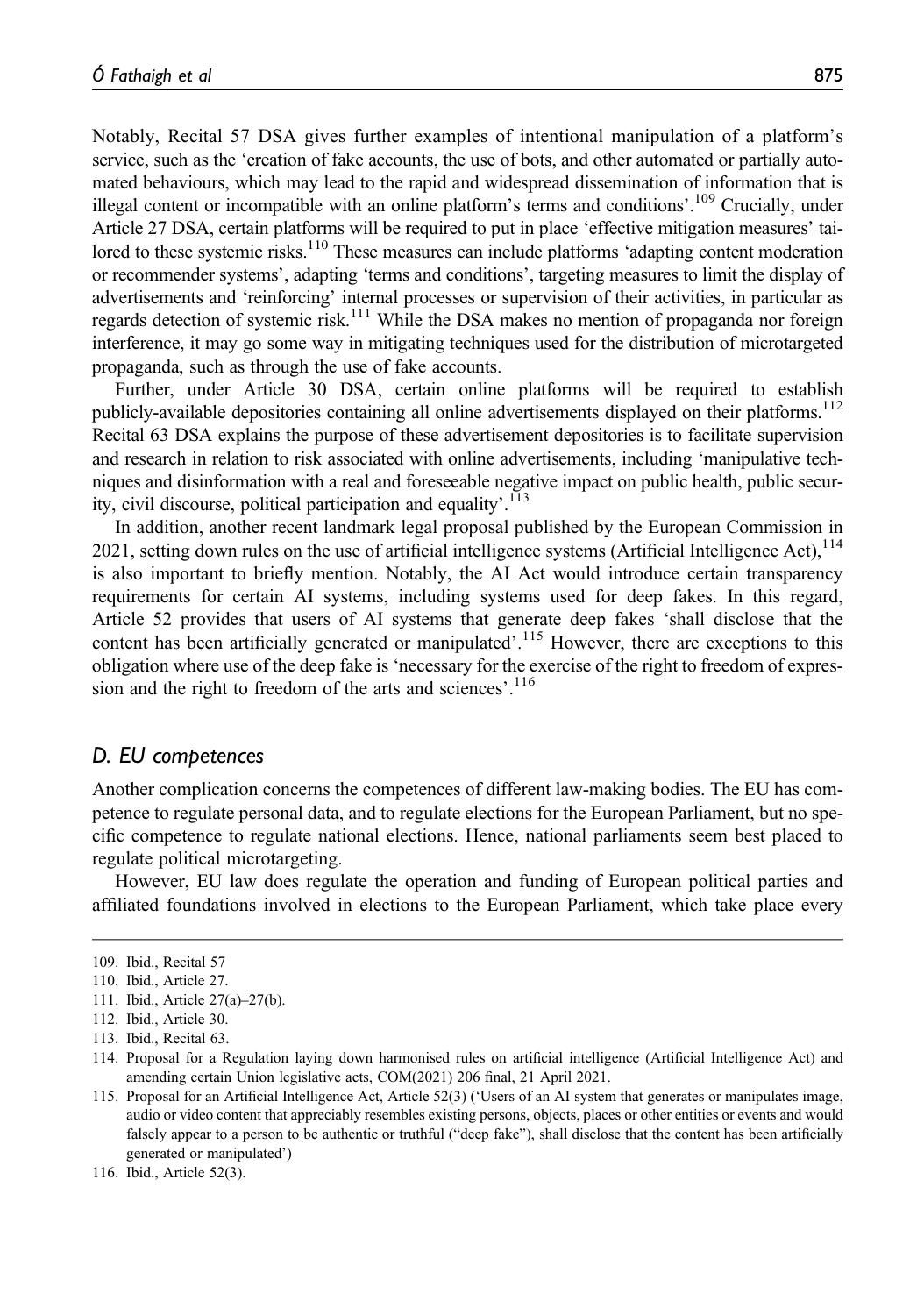five vears.<sup>117</sup> In 2019, the EU enacted an amendment that introduced an obligation on European political parties. Such parties must not 'deliberately influence, or attempt to influence, the outcome of elections to the European Parliament by taking advantage of an infringement' of data protection rules. $^{118}$ 

## 6. Conclusion

This article explored in what ways microtargeted propaganda by foreign actors is different from more traditional forms of foreign propaganda. New characteristics of microtargeted propaganda, compared to traditional propaganda, can be grouped in three categories.

First, compared to traditional propaganda, microtargeting can be more effective. The sender does not have to spend money and time on reaching people who are not susceptible to its messages. And microtargeting enables the sender to adapt messages to the interests or fears or certain groups in the receiving country. Second, microtargeting can be more efficient in terms of switching or changing messages based on immediate feedback, as well as potentially a broader concept of efficiency based on return on investment. Third, microtargeted propaganda can remain more hidden than traditional propaganda. Like traditional propaganda, the originating actor is often obscure, and the 'attribution problem' is inherited by microtargeted propaganda from longer histories of intelligence and covert action. Furthermore, with mass media propaganda, journalists, the state and others in the receiving country could see the propaganda, and offer a counter-narrative. It is more difficult to monitor microtargeted propaganda. Only a few groups in the receiving country might see the propaganda messages – others in that country may not be aware of those messages.

We also explored what lawmakers in Europe could do to mitigate the risks of microtargeted propaganda. When regulating advertising and propaganda, lawmakers must respect the right to freedom of expression. Nevertheless, lawmakers have some options. First, in specific situations, and only under certain circumstances, lawmakers can limit or even prohibit certain types of propaganda. Second, a slightly lighter measure is limiting or banning certain propaganda types, when they are sent from foreign countries, or when they are sent from foreign countries outside the EU. Again however, such measures would only be legally possible under very limited conditions.

Finally, lawmakers could adopt rules to improve transparency of microtargeted propaganda. For instance, the law could require that political ads (however defined) show who has paid for the ad. The law could also make social media platforms partly responsible for ensuring that such ads are labelled as political ads. Seeing that much is still unknown about microtargeted propaganda, such measures to improve transparency may be the best option in the short term.

#### Declaration of Conflicting Interests

The author(s) declared no potential conflicts of interest with respect to the research, authorship, and/or publication of this article.

<sup>117.</sup> Regulation (EU, Euratom) No 1141/2014 of the European Parliament and of the Council of 22 October 2014 on the statute and funding of European political parties and European political foundations, [2014] OJ L 317/1.

<sup>118.</sup> Regulation (EU, Euratom) 2019/493 of the European Parliament and of the Council of 25 March 2019 amending Regulation (EU, Euratom) No 1141/2014 as regards a verification procedure related to infringements of rules on the protection of personal data in the context of elections to the European Parliament, [2019] OJ L 851/7, Article 10a.